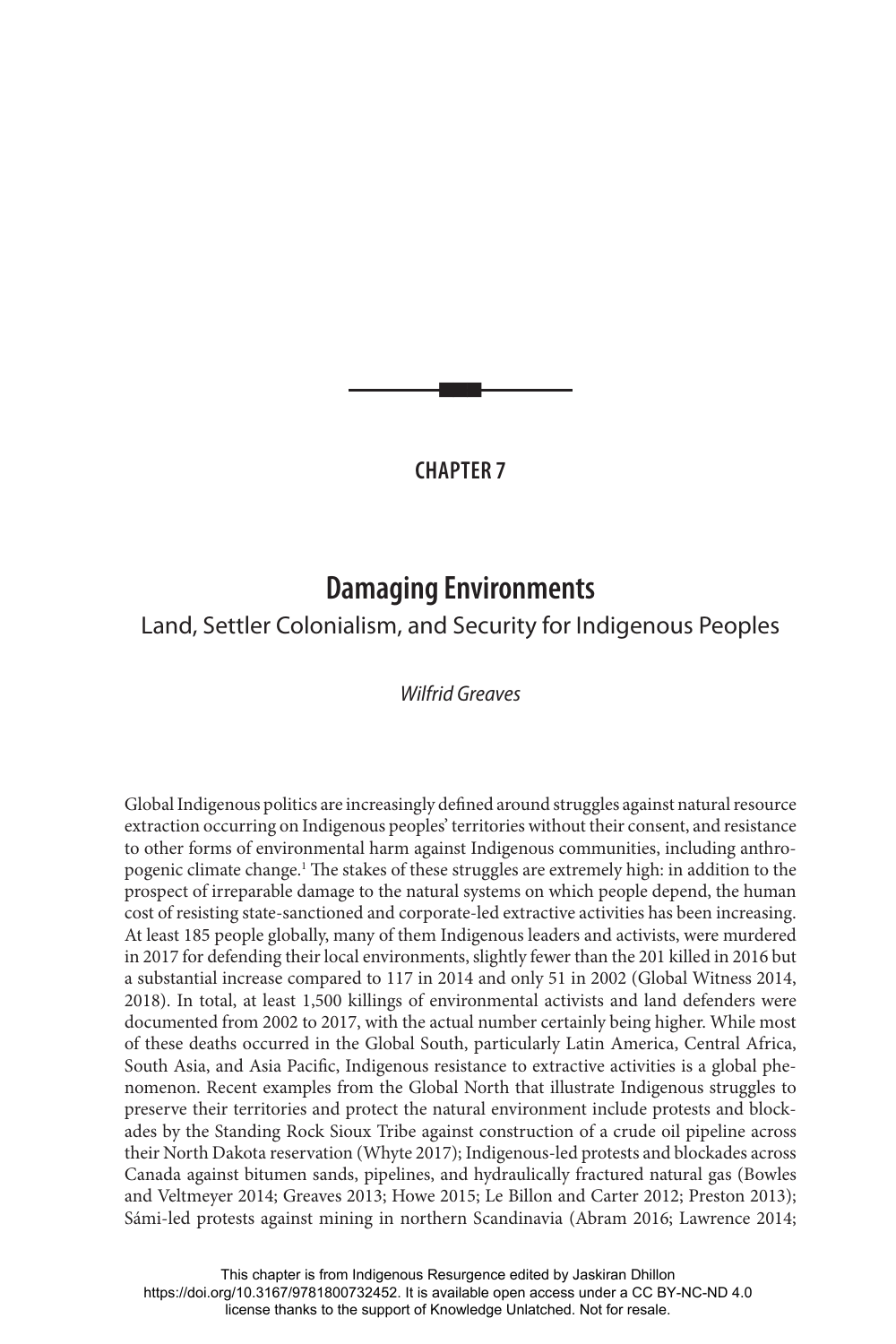Lawrence and Åhrén 2016); and Indigenous environmental activism and diplomacy in multilateral venues such as the Arctic Council (English 2013; Koivurova and Heinämaki 2006) and the annual Conference of the Parties to the UN Framework Convention on Climate Change (Doolittle 2010; Ford et al. 2016; Powless 2012). Indigenous peoples are heterogeneous and varied in their views toward extractive industrial projects, but resistance to environmental harm is a central theme of Indigenous political discourses and action.

Some Indigenous political actors, as well as scholars and journalists, have explicitly adopted the language of "security" to characterize the existential nature of threats represented by contemporary conditions of environmental crisis known as the Anthropocene (Harrington and Shearing 2017). In effect, environmental degradation and the meaning of security are, for Indigenous peoples, inextricably linked. For instance, Inuit, Sámi, and other Indigenous peoples across the circumpolar Arctic have primarily operationalized security in terms of the direct and indirect effects of climate change on Arctic ecosystems, Indigenous identities, and Indigenous political and social autonomy (Greaves 2016a, 2016b; Hossain 2016). Indigenous communities in the Canadian jurisdictions of Alberta and the Northwest Territories whose health, air, water, lands, hunting game, and country foods are degraded by pollution from bitumen mining, leaks from pipelines or tailing ponds, and the contributing effects of the bitumen sands to global climate change likewise employ environmental security discourse to frame their concerns (Indigenous Environmental Network n.d.; Treaty Alliance Against Tar Sands Expansion, n.d.). Food and water security, respectively, are significant aspects of Indigenous security discourse, with threats to communities' abilities to reliably access clean, healthy, and sustainable water and traditional food resources identified as critically undermining the individual and collective well-being of Indigenous people (Hanrahan 2017; Power 2008; Whyte 2015), with particularly dilatory impacts for Indigenous women (Whyte 2014). In fact, Indigenous women experience gendered forms of insecurity that result in significantly higher rates of direct and structural violence compared with Indigenous men or non-Indigenous women (Deiter and Rude 2005; Dhillon 2015; IACHR 2015). The particular insecurities faced by Indigenous peoples have been reported in the findings of high-level international officials such as the United Nations Special Rapporteurs on the Rights of Indigenous Peoples, Access to Safe Drinking Water and Sanitation, and Right to Food, respectively. Overall, it has become increasingly commonplace in the post–Cold War period for "non-state units [to] claim security interests of their own," including Indigenous peoples who "definitely have their own specific security problems" (Eriksson 1995: 278, 271–272). Notwithstanding Indigenous critiques of Western academic discourses of the Anthropocene (Sundberg 2014; Todd 2015), many threats confronting Indigenous peoples today clearly emerge from the fact of widespread human interference in complex human-animal-ecological-cultural systems on which Indigenous identities and well-being are based.

However, while many Indigenous organizations and individuals have depicted threats to their health, well-being, and continued survival as Indigenous peoples as *security* issues within public discourses, such depictions have failed to mobilize commensurate responses by the governments of their respective states. In fact, states have consistently declined to adopt exceptional policy measures in response to environmental security claims that identify damage inflicted to Indigenous lands and lives by natural resource extraction, Indigenous peoples' lack of authority over their traditional territories, or global warming that is primarily caused by fossil fuel consumption and land use changes (often changes to Indigenous lands by non-Indigenous peoples). As I have demonstrated elsewhere (Greaves 2016a, 2016b), Indigenous peoples' security claims are either silenced through the marginalization of their voices and the exclusion of their core issues of concern from security discourse, or subsumed through formulations of national security that incorporate nondominant groups into the political community represented by and through the sovereign state. This occurs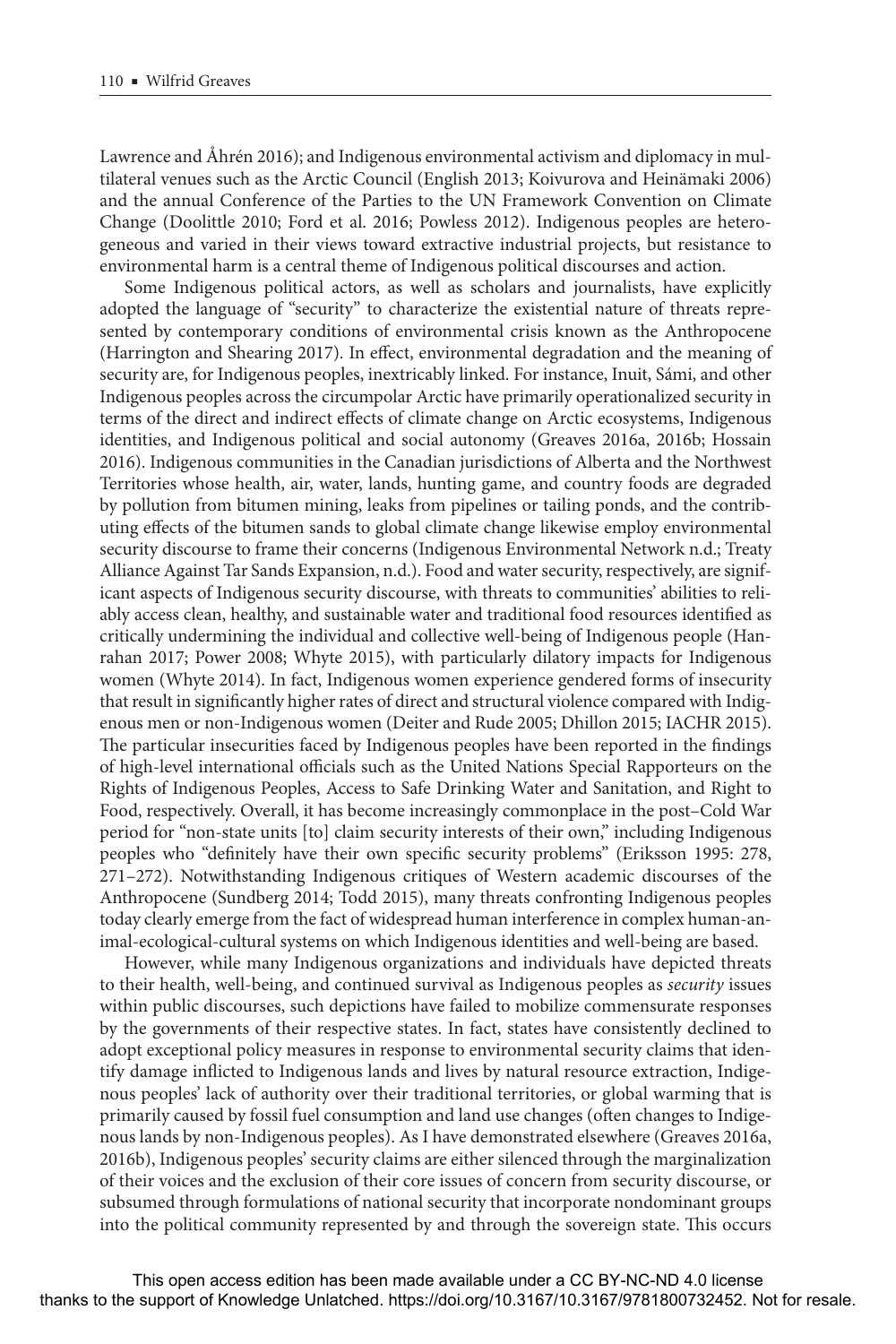even though Indigenous peoples are represented by organized and legitimate political actors with high degrees of social capital who employ security language to identify specific threats to human and nonhuman survival and well-being.

Indigenous peoples have also been largely absent from the academic fields of international relations (IR) and security studies (Epp 2000; King 2017; Shaw 2002). IR scholarship rarely mentions Indigenous peoples in relation to security, with limited exceptions. Neta Crawford's (1994) study of the Iroquois Great Law of Peace as an example of a security regime is widely cited and has generated important discussions about indigeneity and IR (Bedford and Workman 1997; Crawford 2017).Indigenous peoples in the Southwestern United States are discussed in the context of harms associated with the development of the atomic bomb and subsequent nuclear testing (Laffey and Nadarajah 2016), and some postcolonial approaches to security examine Indigenous peoples as sovereign nations with distinct cosmologies, political systems, and diplomatic practices (Beier 2005, 2010, 2016). Indigenous peoples receive greater attention in some regional area studies, such as in the Arctic, though the unique salience of Indigenous peoples to circumpolar politics makes this an outlier (Abele and Rodon 2007; Greaves 2016a, 2016b; Nickels 2013; Shadian 2010; H. Smith 2010; Wilson 2007). Most recent scholarship linking security and Indigenous peoples focuses on Indigenous peoples as threats to the interests of settler colonial states (Bland 2014), or on the governmental tactics of criminalization, surveillance, and police and paramilitary violence that have been employed against them (Bell and Schreiner 2018; Crosby and Monaghan 2012, 2016; Pasternak et al. 2013). Some critical perspectives on IR explore the security interests and ontologies of subaltern groups in the Global South with little examination of Indigenous peoples within the Global North (Barkawi and Laffey 2006), or alternatively study the problematic implications of Indigenous politics for the foreign policies of settler states (Lackenbauer and Cooper 2007). But there is minimal inquiry into what security means to Indigenous peoples or why security claims made by Indigenous peoples have been ineffective at generating policy change. Given the ongoing, and in some instances worsening, nature of the threats facing Indigenous peoples as a result of state action and inaction, investigating the politics that underpin Indigenous peoples' security claims is important for assessing the current and future prospects of contested environmental politics globally.

This article theorizes why security claims articulated by Indigenous peoples fail to be accepted by government authorities or become incorporated into the security policies and practices of the states in which they reside. By engaging the concepts of securitization and ontological security, I account for how Indigenous peoples are prevented from being able to successfully "speak" security to the state. I argue that nondominant social groups that articulate threats originating from the dominant society or state institutions are unable to gain acceptance for security issues that challenge the dominant societal identity. In effect, Indigenous peoples' security claims challenge the ontological security, or national sense of self, of settler societies by identifying the state and dominant society as the source of their insecurity. Indigenous identity thus acts as an inhibiting condition for the acceptance of their security claims. Given the ontological relationship to land that underpins Indigenous identities and worldviews, and the incommensurability between Indigenous and settler claims to authority over land that is central to settler colonialism, this inhibiting condition is especially relevant with respect to security claims in relation to the natural environment. In addition to contributing to the inclusion of Indigenous peoples within IR and security studies, this article intervenes in debates around "securitizing" high stakes political issues, like environmental damage, through the use of security language and discourse. The argument has implications for the advocacy strategies of nondominant groups engaged in struggles for environmental and social justice, and suggests that alternative discourses centered on justice or sustainability may provide better avenues for political and policy change.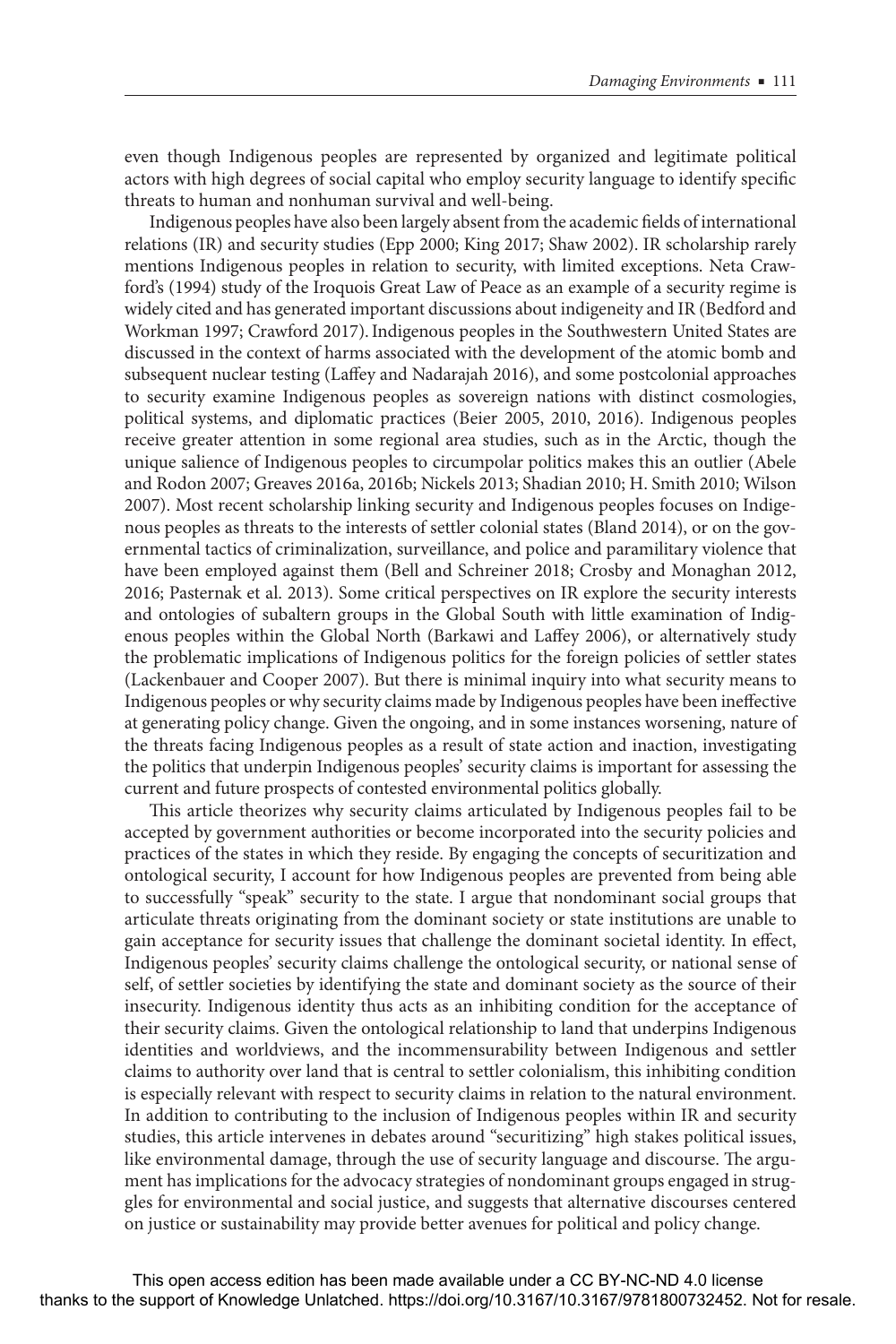# **Constructing Security Threats**

#### *Securitization, Identity, and Power*

The meaning of security is always contextual, ambiguous, and inherently political. Security is a "contested concept" for which "no neutral definition is possible . . . [because] any meaning depends upon and in turn supports a specific view of politics. . . . All definitions are theory-dependent, and all definitions reflect normative commitments" (S. Smith 2005: 27–28). Security is contested precisely because it is a powerful social and political signifier; how it is defined and enacted reflects who enjoys the protection offered by the sovereign power and who does not. "The very act of defining security and making a claim for that definition is an act of power, supporting the politics that depend on that definition, or making a normative claim for why security ought to be defined in a particular way" (Hoogensen Gjørv et al. 2014: 2). Therefore, critical approaches to security must reckon with security claims that have not succeeded, namely security issues that are denied or ignored by the power holders who ultimately determine which issues institutions and public policy prioritize their resources to address.

Securitization theory is a prominent and compelling framework for explaining the process through which security threats are socially constructed (Balzacq 2011; Wæver et al. 1998). Securitization explains how issues become designated as *security* issues through the intersubjective (re)production of certain phenomena as threatening (Wæver et al. 1998: 35). This occurs when an actor employs security language—security, insecurity, threat, danger, existence, survival—to claim that something threatens the existence or well-being of a specific referent object. This security claim, called a securitizing move, transforms into a successful securitization when it is accepted by an authoritative audience with the power to respond to the threat, usually though not necessarily the sovereign state. Once accepted, a securitizing move shifts the issue from the realm of "normal politics" in which actors are bound by rules of appropriate political conduct into the realm of security politics, whereby the sovereign is authorized to use exceptional measures to defend the object that is threatened. The shift from politicized to securitized elevates the specified issue to the apex of political priority, and denotes an official recognition of its perceived importance. By making a securitizing move, an actor seeks to mobilize the political and material resources necessary to defend a referent object, and elevate the threat-referent relationship to the highest level of priority within a particular political context.

Successful securitization is structured by three "facilitating conditions": use of security language, the authority and social capital of the securitizing actor, and the features of the alleged threat (Wæver et al. 1998: 33). These factors shape whether an existential threat is invoked, whether an actor is heard, and whether a phenomenon can be credibly depicted as security relevant. Facilitating conditions are the subject of important debates within securitization theory because they imply that the "social magic" of securitization results from the interaction between conditions that are both internal and external to the speech act itself (Balzacq 2011; Stritzel 2007). True to the Austinian language theory on which it is based, securitization considers language to have social power only when spoken by an appropriate speaker under the right conditions. Understandings of security—as reflected in those security claims that are acknowledged and enacted into public policy—are thus determined through the confluence of facilitating conditions that support a particular meaning within a given political context.

Consequently, identity is a crucial variable for securitization, which as a "structured field" is characterized by unequal "social power" that shapes actors' capacities to successfully securitize issues (Balzacq 2005: 190–191; Wæver et al. 1998: 3). The identity of a secu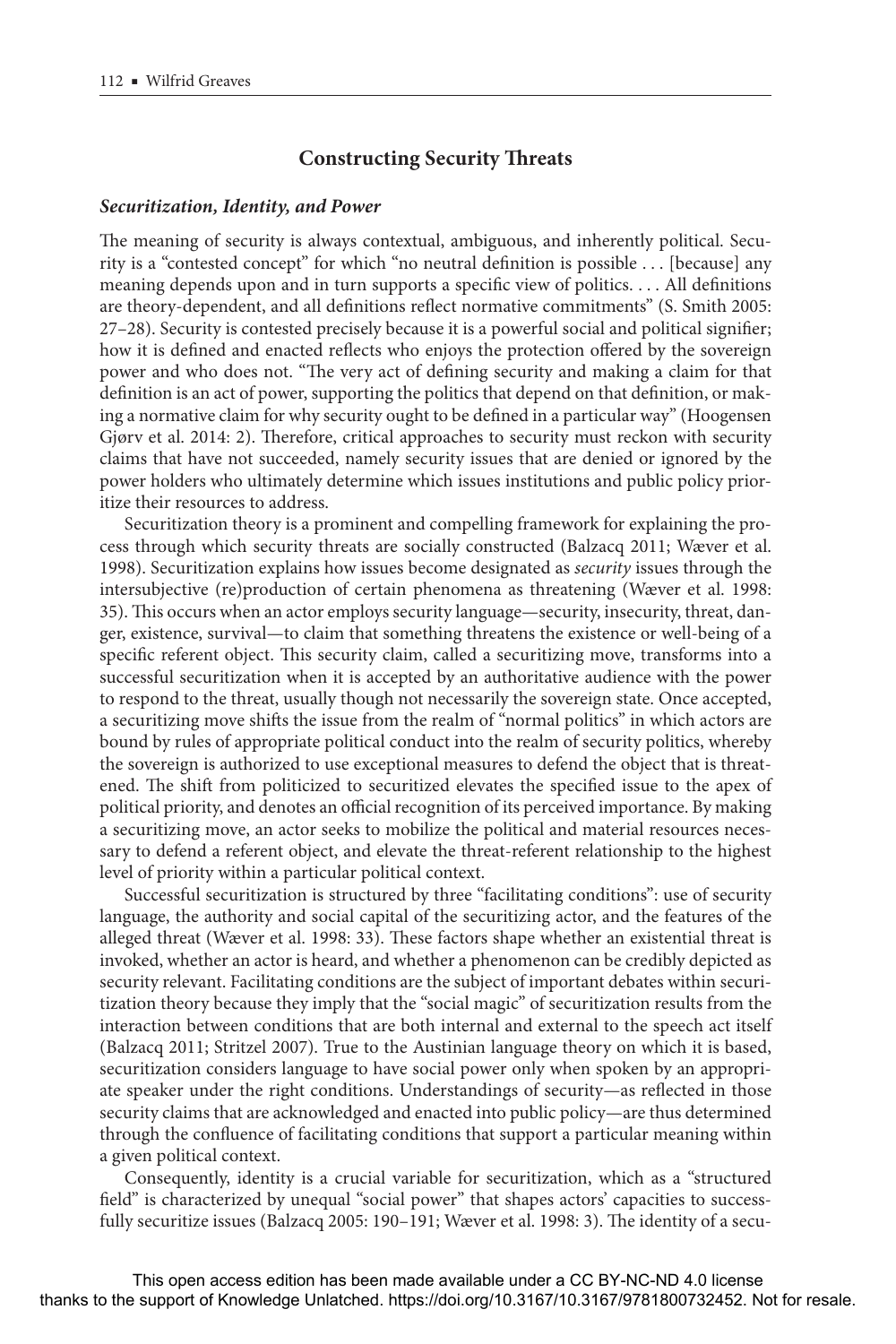ritizing actor operates "as a catalyst or gate-keeper in accepting a particular idea as a threat" (Sjöstedt 2013: 153), but identity is also key for securitization because it affects how certain identity groups experience security threats (Hoogensen and Rottem 2004) and whose securitizing moves can succeed (Hayes 2012). In short, identity matters for securitization because it mediates power, defined as "the production, in and through social relations, of effects that shape the capacities of actors to determine their circumstances and fate . . . the capacities of actors to determine the conditions of their existence" (Barnett and Duvall 2005: 42). In the remainder of this article, I argue that groups with oppositional, antagonistic, or threatening identities to the authoritative audience will have their security claims precluded from securitization success. I call this securitization nondominance: social groups who are structurally inhibited in their ability to successfully speak, write, or perform securitizing moves. Dominant groups will not always have their security claims accepted, but securitizing moves made by or on behalf of nondominant groups will systematically fail because of the social relations between the dominant society, state institutions, and the group the speaker represents. Securitization nondominance thus reflects broader forms of societal nondominance as they pertain to the ability to construct security issues within public policy and generate an adequate government response. Since "to 'securitize' an issue . . . [is] to challenge society to promote it higher in its scales of values and to commit greater resources to solving the related problems" (Sheehan 2005: 52), the question is why security issues articulated by Indigenous peoples are consistently unable to attain the highest level of political priority. In the next section, I outline this argument with reference to Indigenous peoples, though securitization nondominance may also apply to gendered, racialized, or classed social actors depending on how the dominant societal identity is constructed within their specific political contexts.

### *Nondominance and Ontological Security*

What is nondominance, and how does it result in the exclusion of certain groups' security claims? Nondominance results from the limitation or absence of power and is a social phenomenon reflected in every society. Since power produces "effects [that] work to the advantage of some and the disadvantage of others" (Barnett and Duvall 2005: 42), groups experience poverty, prejudice, injustice, disenfranchisement, and violence by virtue of their structurally determined subordinate, marginal, or liminal societal positions.<sup>2</sup> Nondominance is constituted in various ways, and not all forms of nondominance are relevant to securitization, nor do all nondominant groups make security claims. However, the relationship between power and nondominance is important for the construction of security issues because it influences who is able to contribute, and in what ways, to public discourse: "Relations of dominance and nondominance determine who defines norms and practices and who must follow them; who is important and who is not; who defines the parameters of the debate and who does not; who is valuable and who is not" (Hoogensen and Stuvøy 2006: 219).

Depending on the kinds and specificity of social relations through which it operates, power can directly (compulsory power) or indirectly (institutional power) force actors to behave a particular way, and it can directly (structural power) or indirectly (productive power) shape the constitutive relationships and subject positions of social actors in ways that influence their political behavior (Barnett and Duvall 2005: 43). Any form of power can translate into systematic restrictions on a group's ability to influence government policy, and all four types structure relations between nondominant groups and state institutions. However, in contemporary democratic societies—which includes settler colonial states such as Aotearoa New Zealand, Australia, Canada, Israel, and the United States—securitization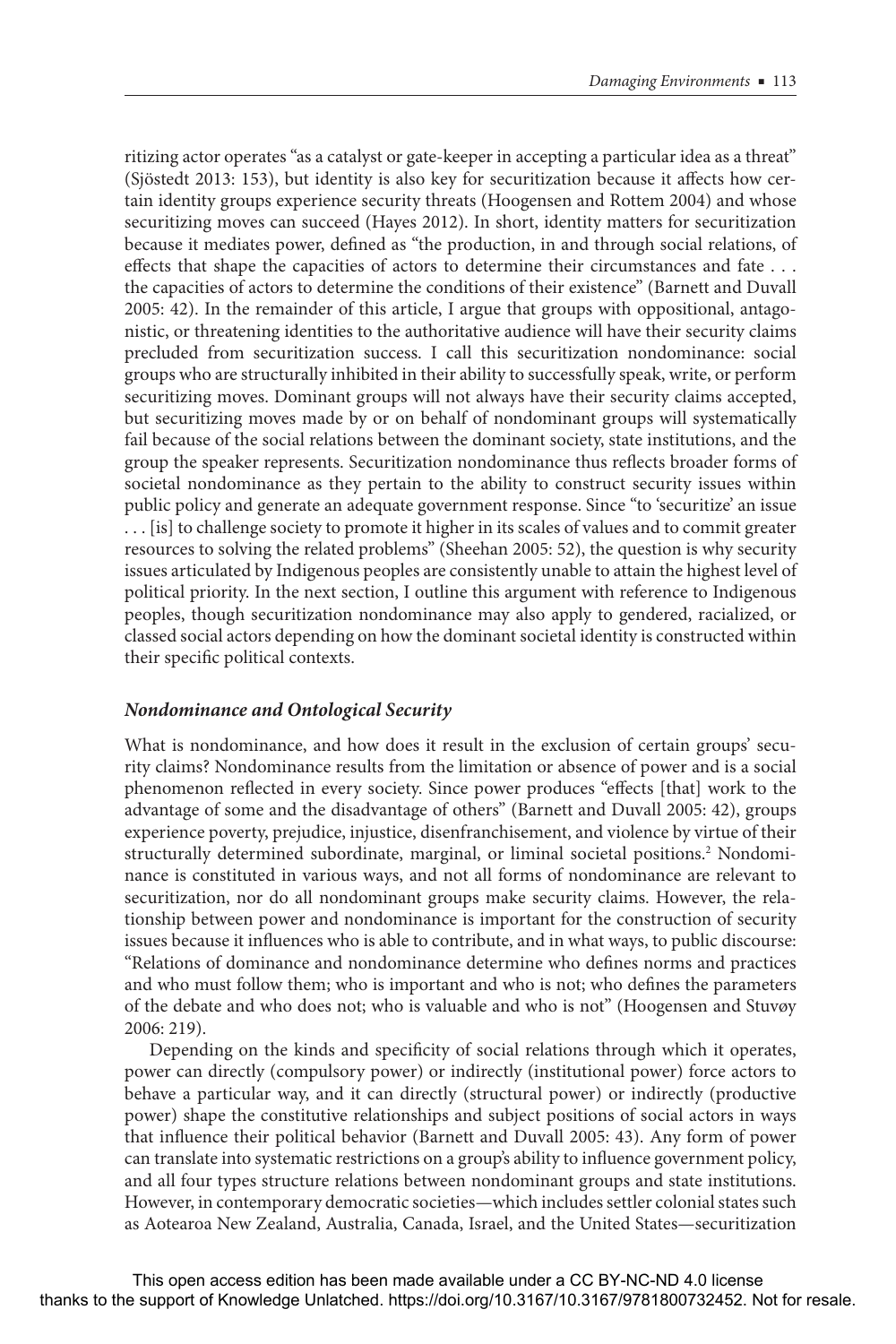nondominance is most commonly (re)produced through structural and institutional forms of power, since structural power constitutes particular groups in unequal relations to each other—for instance, capital-labor, master-slave, and Indigenous-settler dichotomies—and institutional power accounts for how interactions between social actors are mediated through "long-standing institutions [that] represent frozen configurations of privilege and bias that can continue to shape the future choices of actors" (52).

Understanding that power generates unequal, and often unjust, relations between dominant and nondominant groups does not, in itself, explain why those groups would be unable to advance security claims against the state. For instance, however contested and incomplete, since the mid-twentieth century, Indigenous peoples in North America and Australasia have challenged their states by demanding recognition of their inherent, constitutional, and treaty-based rights. The official acknowledgments and concessions they have received, while often incomplete and reluctantly granted, signify a positive expansion of democratic inclusion for these historically oppressed and marginalized groups. The promulgation of constitutional and statutory changes have inaugurated a new era in which Indigenous peoples are often seen as "citizens plus": entitled to civil, political, and cultural rights as citizens and additionally through constitutional documents and treaties with the Crown or federal government (Cairns 2001; Maaka and Fleras 2005). Thus, the argument presented here that Indigenous peoples are structurally unable to successfully advance their security claims is not self-evident and must be effectively theorized.

Therefore, a final conceptual building block of the theory developed here is ontological security, which I use to refer to a stable sense of self-identity. Jennifer Mitzen (2006: 342) explains that "ontological security refers to the need to experience oneself as a whole, continuous person in time—as being rather than constantly changing—in order to realize a sense of agency. Individuals need to feel secure in who they are, as identities or selves. Some deep forms of uncertainty threaten this identity security." Actors maintain the integrity of how they view themselves and their place in the world as a means of providing cognitive stability in an unpredictable environment, even if doing so means adhering to pathological aspects of individual or collective identity. Mitzen employs the concept to provide a constructivist account of the role of state identity in the production and maintenance of security dilemmas, but her insights offer three useful applications for the argument made here: (1) states, as the political reflection of their dominant societal groups, possess identities which they can perceive as threatened; (2) these identities are established through routinized relations of amity and enmity between different societal groups; (3) and "assuming that states seek ontological security provides a sociological basis for understanding why we might see different decision-makers acting similarly over time" (353). In other words, ontological security seeking provides an explanation for continuities in state behavior even as individual leaders and other circumstances change. The assumption that states seek ontological security even when doing so perpetuates harmful consequences provides a lynchpin for explaining why security claims made by certain nondominant groups are precluded from securitization success.

Efforts to secure collective identities against various forms of social change are a prominent theme in securitization studies (Bigo 2002; Huysmans 2000; Ibrahim 2005; Roe 2004; Wæver et al. 1993). Identifying threats to an essentialized communal identity is an effective tool for promoting that very identity: "Threats to identity are thus always a question of the *construction* of something as threatening some 'we'—and often thereby actually contributing to the construction or reproduction of 'us'" (Wæver et al. 1998*:* 120). Labeling outsiders is an essential component of delineating membership in social groups because humans understand who they are by rejecting what they are not; as David Campbell (1998: 9) notes, "identity is constituted in relation to difference." While the parameters of social groups are mutable, they are still policed as part of maintaining large-scale collective identities that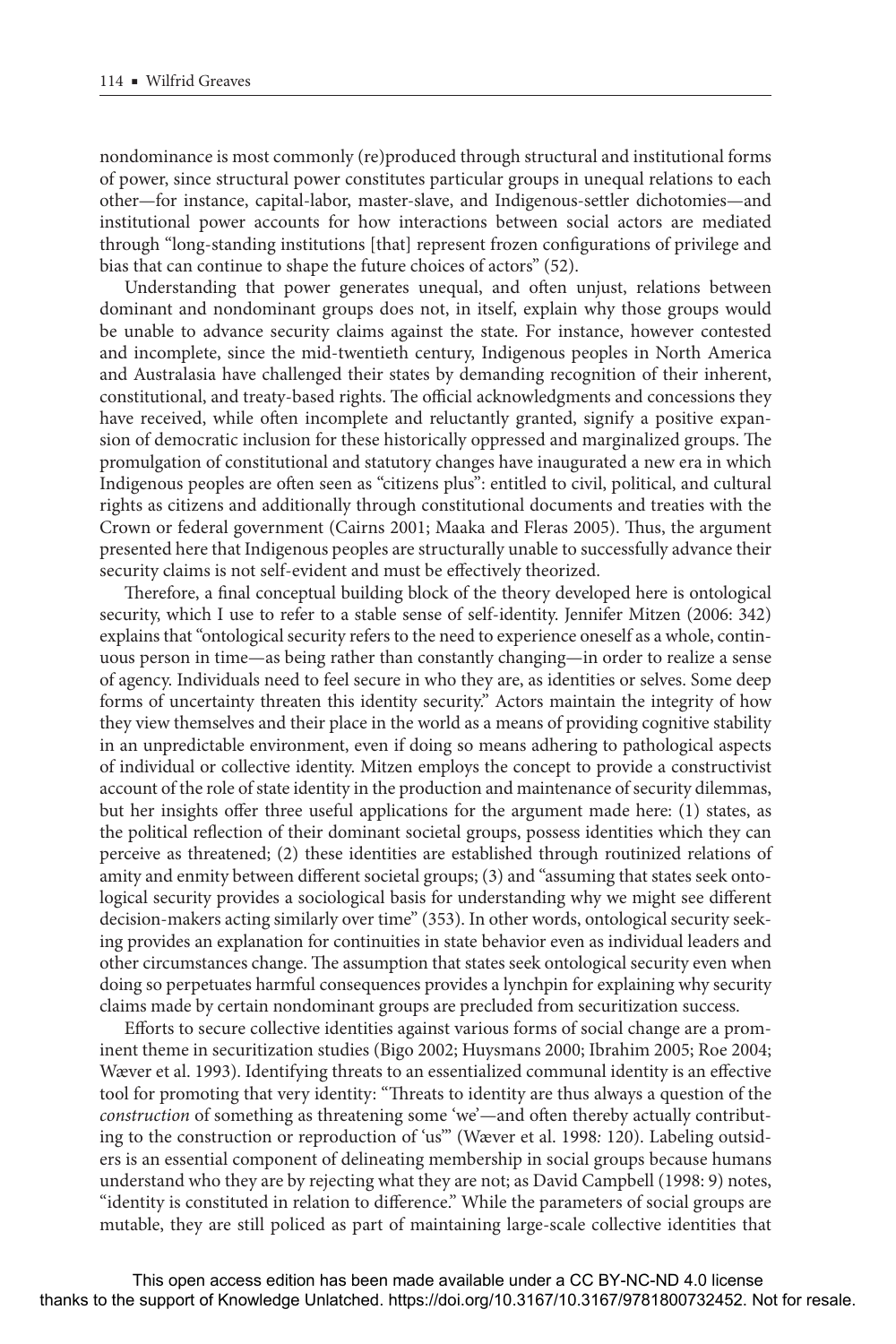are only ever, after all, "imagined communities" based on the shared belief in common membership (Anderson 2006). Mitzen outlines how the need for collective identity drives cognitive efforts to maintain ontological security based, in large part, on distinguishing one's own group from others:

One important way that groups maintain distinctiveness is by routinizing their relationships to other groups. Such inter-societal routines help maintain identity coherence for each group, which in turn provides individuals with a measure of ontological security. From here it is only a short step to argue that the states themselves act at least "as if " they are ontological security-seekers. Because losing a sense of state distinctiveness would threaten the ontological security of its members, states can be seen as motivated to preserve the national group identity and not simply the national "body" [territory]. (2006: 352)

In sum, the pursuit of ontological security is a powerful force in the construction and preservation of collective identities, and states are one of the principal vehicles through which such identities are expressed. No state has a single, monolithic collective identity, but most states do possess a group that is demographically, culturally, or politically dominant within its territory and institutions and which can thus mobilize these in its own defense. Threats to the dominant identity may originate from outside the state's territory—whether from outsiders or amorphous forces such as economic or cultural globalization—or from within. The need to maintain the dominant group's ontological security explains the systematic failure of nondominant groups' security claims. Below, I apply this theoretical approach to explain the inability of Indigenous political actors to successfully securitize threats to their collective survival and well-being.

# **Indigenous Threats to Settler Ontological Security**

### *Settler Societies and Indigenous Nondominance*

Settler colonial states are complex and diverse polities with many differences between them, and in many respects they resist easy categorization. However, a state's "type" can be identified based on the features that underpin its national identity, and the consequent "role identity" the state's dominant society has of itself that must be preserved for ontological security to be maintained. These categorizations are not immutable, since "state identities or types are constituted and sustained by social relationships rather than being intrinsic properties of the states themselves" (Mitzen 2006: 354; Campbell 1998: 9–10). But the identifying features of states do not solely exist within the minds of their citizens, nor can they be separated from how those states behave. In this respect, a defining characteristic of contemporary settler colonial societies is that they were founded by European colonizers on Indigenous territories acquired through processes of settlement, dispossession of land, treaty violations, disenfranchisement, forcible relocation, segregation, coercive assimilation, and other forms of direct and structural violence resulting in the physical and cultural genocide of Indigenous peoples (Dunbar-Ortiz 2014; Maaka and Fleras 2005; TRC 2015). This resulted in the establishment of polities in which European settlers and their descendants, supplemented by enslaved and/or immigrant labor from elsewhere in the world, built social, political, and economic systems premised on their superiority over the peoples who had originally resided there. These settler states are constituted in contrast to preexisting Indigenous societies on the same territories: "Indigenous peoples are outside the 'we-ness' that allows others—settlers—to belong" (Hanrahan 2017: 72). In this context, "applying the settler label does not imply a moral or ethical judgement; rather, it is a descriptive term that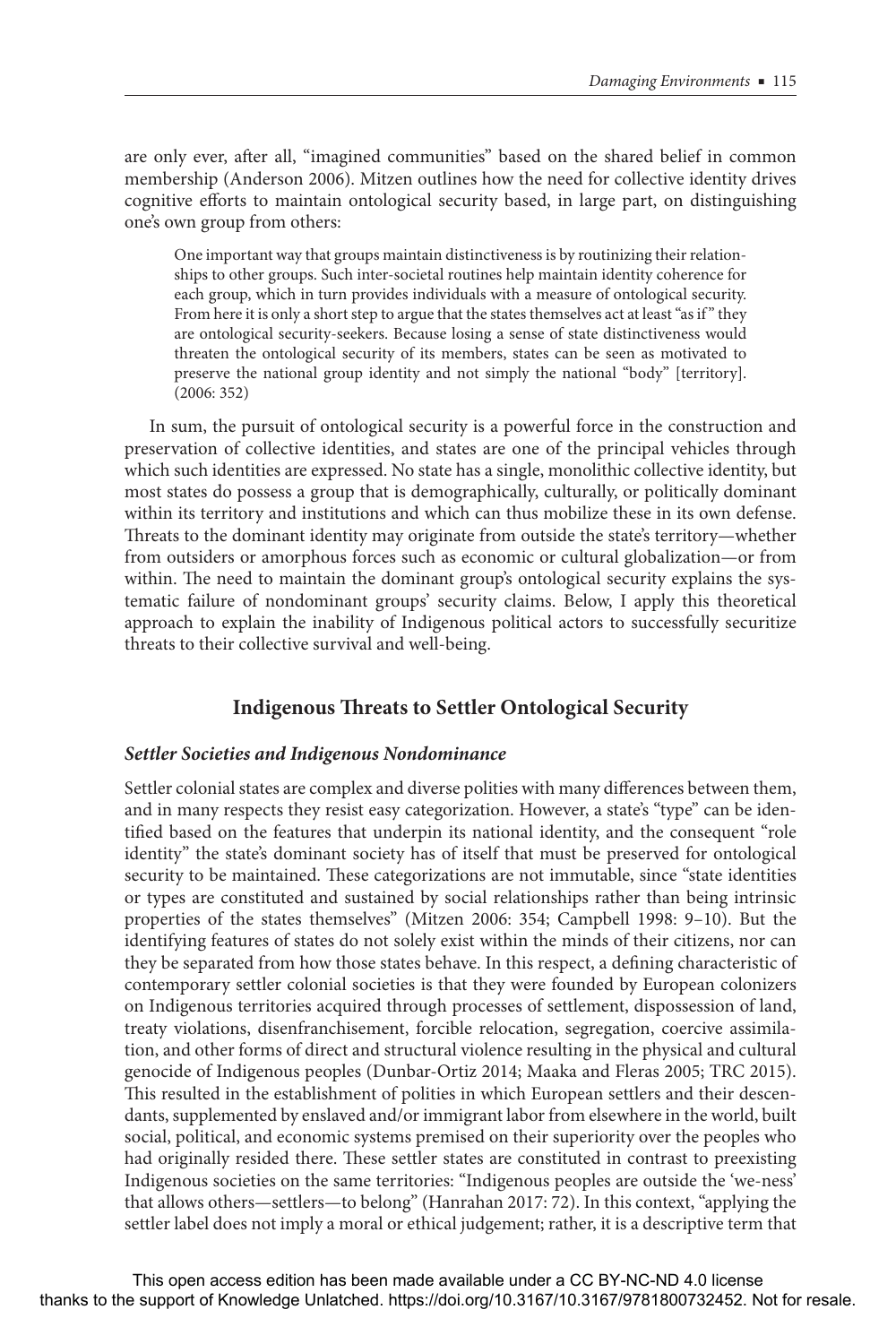recognizes the historical and contemporary realities of imperialism that very clearly separate the lives of Indigenous peoples from the lives of later-comers" (Barker 2009: 329). In the most foundational sense, settler colonial societies reflect the dominance of white settlers over Indigenous peoples.

The basic difference still afforded the interests, rights, and worldviews of settlers and Indigenous peoples demonstrates that settler colonialism is not a historical phenomenon but an ongoing reality; as Patrick Wolfe (2006: 388) famously observed, "settler colonizers come to stay: invasion is a structure, not an event." To be sure, there have been substantial achievements for Indigenous peoples in pursuing their legal and political rights both globally and domestically. In the past two decades, the creation of the United Nations Permanent Forum on Indigenous Issues, adoption of the UN Declaration of the Rights of Indigenous Peoples, judicial rulings favoring Indigenous rights to title over land, and assorted moves toward recognition and reparations for colonial wrongs all signify the reassertion of Indigenous political agency. But the terms of this inclusion remain constrained by the interests and actions of settler states. As a result, while "the most egregious expressions of colonialism have been discredited . . . what remained untouched are those 'colonial agendas' that have had a controlling (systemic) effect in privileging national (white) interests at the expense of indigenous rights" (Maaka and Fleras 2005: 12). Despite some progress toward acknowledging and respecting Indigenous rights, the relationships between Indigenous peoples and settler states remain structured by the dominance of settler colonial values, institutions, and interests.

Indigeneity is constitutive of material and ideational forms of nondominance for Indigenous peoples within white-majority settler societies. The material reflections of political nondominance include lower qualities of life, forms of governmental control, and restrictions on Indigenous peoples' rights and autonomy resulting from "the demoralising effects of dispossession, forced removals, open racism and discrimination, and destruction of language, identity, and culture" (Maaka and Fleras 2005: 26). Less overt but more pernicious is the ideational nondominance that discredits Indigenous forms of knowledge production, privileges settler colonial legal and political systems, and marginalizes Indigenous values and worldviews. Indigenous knowledges have long been subjected to concerted efforts at destruction, erasure, and forgetting because they were seen as threatening colonial order. As Linda Tuhiwai Smith (1999: 29) has observed, "the negation of indigenous views of history was a critical part of asserting colonial ideology, partly because such views were regarded as clearly 'primitive' and 'incorrect' and mostly because they challenged and resisted the vision of colonization." This included depriving Indigenous systems of knowledge and social organization of the legitimacy to challenge settler institutions by subjecting them to alien standards of colonial law and morality, preventing their transmission to younger generations, and co-opting them into settler colonial decision-making processes and academic research. The result has been the discrediting of the scientific validity, legal weight, and moral worth of Indigenous knowledge precisely on the basis of its difference from settler colonial/scientific rationalist modes of thought and action.

The form of nondominance relevant here pertains to the systemic restrictions on Indigenous peoples' ability to have their security claims accepted by the state. The reason for this is straightforward: the authoritative audiences that must accept these security claims are not neutral actors but rather settler colonial institutions that principally represent the dominant settler population. When nondominant actors articulate their concerns as security issues, the relationship between securitizing actor and audience is not impartial, but between colonized and colonizer, racialized Indigenous speaker and white settler audience. The process of securitization is occurring in a context of unequal power and social capital, violent historical legacies, and ongoing discrimination that structure relations between Indigenous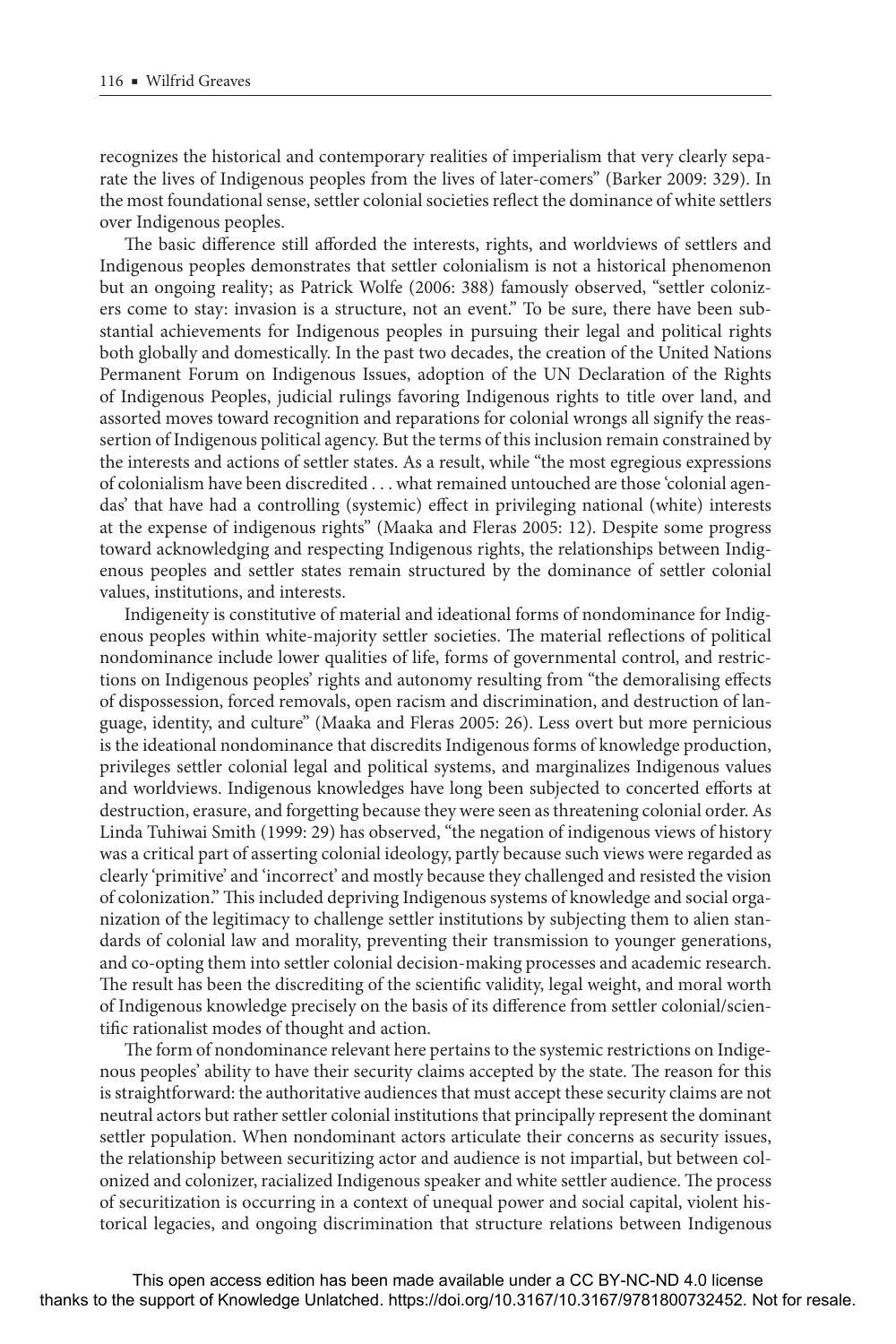people and settlers. This is compounded by the fact that Indigenous security claims position the settler state itself as a principal or contributing source of the threats they face. For a settler audience to accept those securitizing moves would require acknowledging their role in the constitution of insecurity for Indigenous peoples.

For democratic settler societies, this directly challenges their national sense of self, since "where there is significant disenfranchisement it can be said that there is also a challenge to the authority and sovereign legitimacy of the state. This is especially so when the state itself is in some essence understandable as a threat to the security and well being of those who are disenfranchised" (Beier 2010: 179). Values such as juridical equality, pluralism, social inclusion, and minority rights are central to the "type" of state that identifies as a "democracy," so acknowledging claims that the state itself—in pursuing or protecting the rights, interests, and property of the dominant societal group—produces threats to the security of its Indigenous citizens would compromise core features of a democratic society's self-understanding. "Society solves its members' ontological security problem for them, since society is a shared cognitive ordering of the environment. . . . But society is no more than the social practices its members engage in" (Mitzen 2006: 349). This means that so long as relations between settlers and Indigenous people remain structured by racial inequality, institutional and individual discrimination, and the fundamental privileging of Eurocentric identities and interests, ontological security requires rejecting claims made against society that identify such structures, practices, and attitudes as producing insecurity for nondominant groups.

Nondominance is integral to the collective historical and contemporary experiences of Indigenous peoples: it constitutes them as social actors, and widely informs definitions of indigeneity (Martínez Cobo 1986: para 379). However, some scholars also identify resistance to settler domination as a component of indigeneity. To Taiaiake Alfred and Jeff Corntassel (2005: 597), "it is this oppositional, place-based existence, along with the consciousness of being in struggle against the dispossessing and demeaning fact of colonization by foreign peoples, that fundamentally distinguishes Indigenous peoples from other peoples of the world." Roger Maaka and Augie Fleras (2005: 9) claim that "[Indigenous] peoples share a common desire to transcend colonial mentalities, contest existing constitutional principles, challenge the normalisation of injustices within systems of power, and transform the structures of dominance that distort and disrupt."

For Indigenous peoples who "derive much of their identity from histories of state-sponsored genocide, forced settlement, relocation, political marginalization, and various formal attempts at cultural destruction" (Niezen 2003: 5), resistance to nondominance is a defining feature of their identity. This suggests that to *be* Indigenous is to resist forms of settler political authority that have been imposed over Indigenous peoples in their own territories: indigeneity is premised on an oppositional relationship to the settler state. Since the domination of Indigenous peoples by settler colonial institutions constitutes the political salience of their indigeneity, the priority issues of Indigenous peoples, including those they designate as threats to their security, begin with resisting the assertion of the settler state's authority over Indigenous lands. As Jaskiran Dhillon (2015: 25) explains in relation toward state-directed harms against Indigenous women and girls, if "the state is the chief perpetrator of violence in Indigenous nations, its institutions, agencies, and programs cannot be the place where justice is found, nor can strategies for eradicating colonial gender violence be rooted in these power structures."

#### *Incommensurability and the Question of Land*

The material and ideational forms of nondominance experienced by Indigenous peoples converge with respect to their relationships to land. Indeed, no question is more central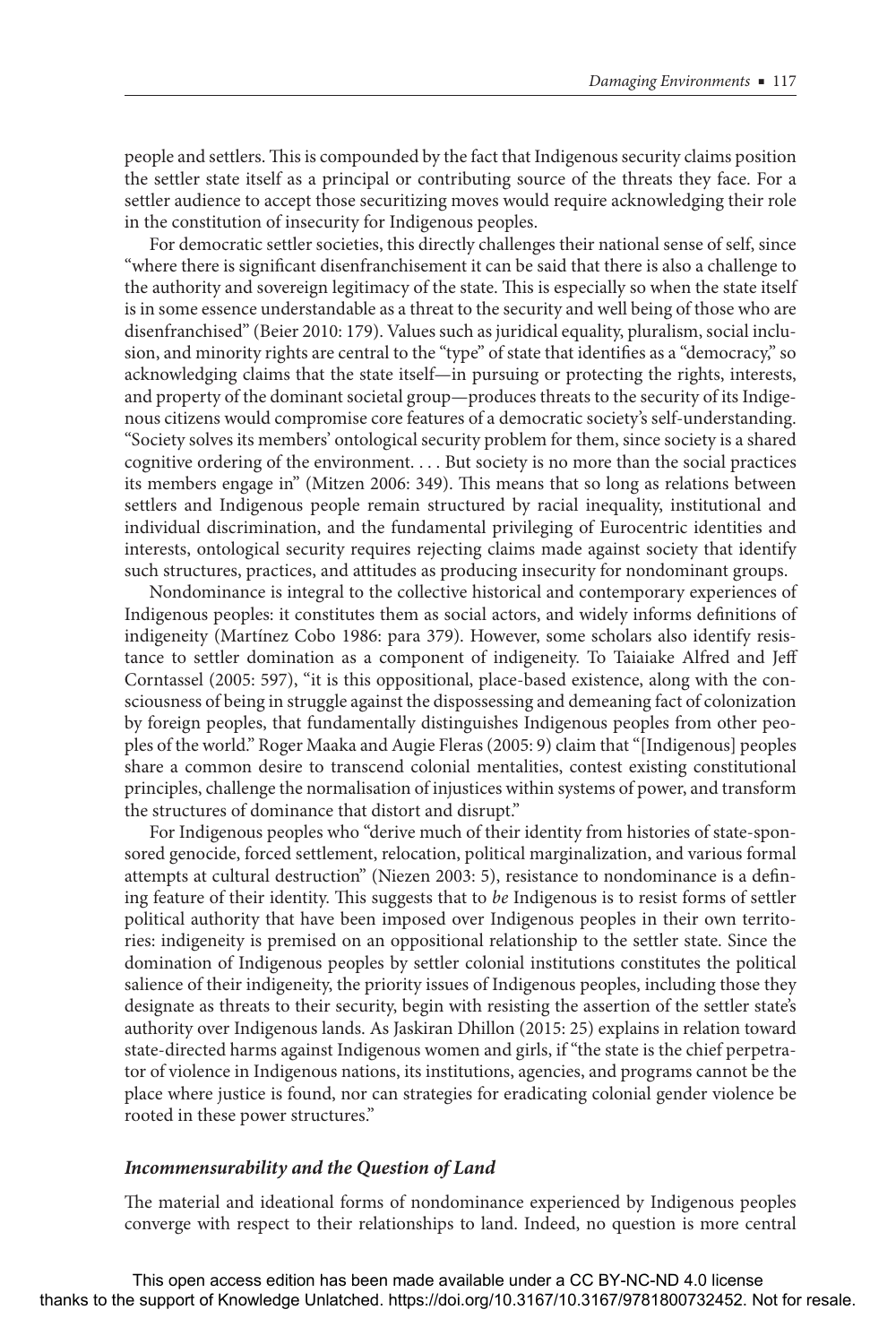to Indigenous peoples and settler colonialism than who is authorized to decide how land is used: "land is life—or, at least, land is necessary for life. Thus, contests for land can be indeed, often are—contests for life" (Wolfe 2006: 387). Indigenous scholars observe that settler colonialism rests on Eurocentric conceptions of land as sovereign territory and private property being imposed over Indigenous understandings of land "*as system of reciprocal relations and obligations* [that] can teach us about living our lives in relation to one another and the natural world in non-dominating and non-exploitive terms" (Coulthard 2014: 13). Aileen Moreton-Robinson (2015: 19–20) notes how possession of land was necessary to constitute colonial sovereignty: "The British imperial project was predicated on taking possession of other peoples' lands and resources for the benefit of Empire. . . . Property rights were derived from the Crown, which in the form of the nation-state holds possession. Possession and nationhood are thus constituted symbiotically." Settler possession of land was integral to the colonial project of "eliminating the native" (Wolfe 2006) because indigeneity is based on an "ontological relationship to land . . . that the nation-state has sought to diminish through its social, legal, and cultural practices" (Moreton-Robinson 2015: 15). Thus, even when settler states have extended particular rights for Indigenous peoples to use (their own) land, it has been premised on the view that the land belongs to the state. Moreover, there are deeply held colonial assumptions about the validity of certain types of land use—such as construction of permanent settlements, natural resource extraction, and settler recreation—over others. Settler colonialism also remains uncomfortable with nonuse of land; under extractive capitalism, land that is not "in use" is economically unproductive and represents an asset capable of further exploitation.

The incommensurability of settler and Indigenous claims to land underpins securitization nondominance for Indigenous peoples within contemporary settler societies. The ontological security of settler populations depends on settler possession of, and state authority over, the territories that comprise these polities. Likewise, it relies on the use of land as the basis for industrial activities and natural resource extraction, as well as for establishing settler towns and cities that rely for their survival and economic prosperity on local ecological systems and globalized commercial flows of commodities, goods, and services. Settler modes of social, political, and economic organization are built on the presumption that the land is and should be subject to the imperatives of capitalist extraction mediated through Eurocentric modes of political sovereignty. Settler institutions and the dominant white society they represent thus require that decision-making power over Indigenous peoples' traditional territories remain under settler political authority that considers its legitimacy to supersede Indigenous forms of governance and political organization. Furthermore, the fact that settler states such as Aotearoa New Zealand, Australia, Canada, Israel, and the United States also possess national identities as democracies is also inconsistent with a self-perception as being responsible for producing the insecurity of their respective Indigenous peoples. Thus, as Maura Hanrahan (2017: 73) observes, "Indigenous people present an existential threat to [settler] identity, this identity having been created around liberal democratic principles, possession of [land], and . . . resource extraction. To maintain . . . national identity and the activities that support it, Indigenous people have to be pushed to the figurative and literal fringes and rendered invisible."

By contrast, Indigenous scholars emphasize how the survival of Indigenous lives and nations through individual and collective decolonization requires challenging these very structures of settler society. Eve Tuck and K. Wayne Yang (2012: 7) argue that "decolonization in the settler colonial context must involve the repatriation of land. . . . That is, *all*  the land, and not just symbolically. . . . Decolonization eliminates settler property rights and settler sovereignty. It requires the abolition of land as property and upholds the sover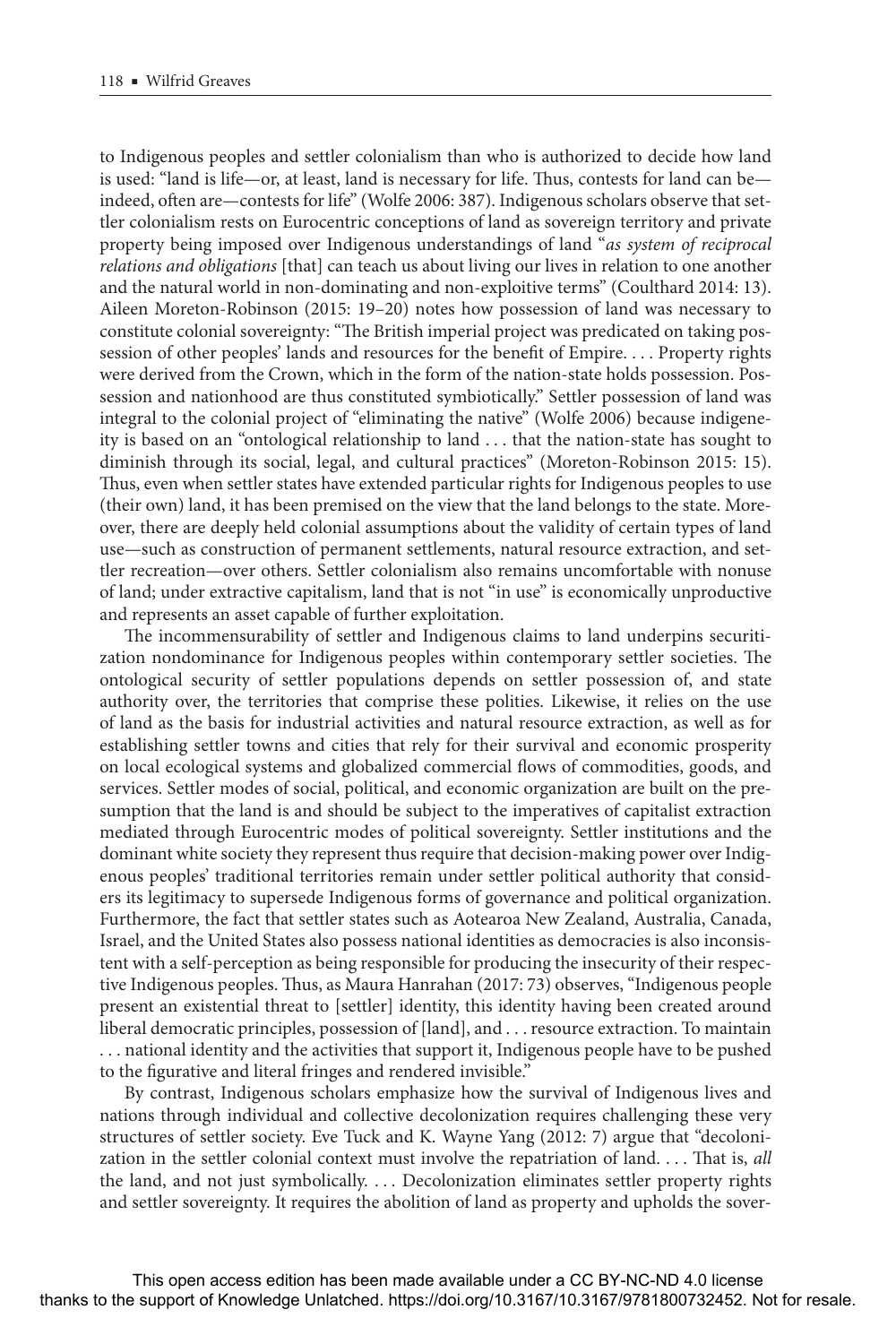eignty of Native land and people . . . All land is repatriated and all settlers become landless" (2012: 26–27). Glen Coulthard (2014) and Maura Hanrahan (2017) also view the current structures of settler society as antithetical to the survival of Indigenous peoples. Settler capitalist economies have been built on the coercive dispossession of Indigenous territories in order to facilitate the ecologically unsustainable extraction of natural resources, and both practices are incompatible with Indigenous survival precisely because of their "ontological relationship to land" (Moreton-Robinson 2015: 15). Since Indigenous peoples only exist *as Indigenous* through systems of reciprocal relations with the land and all its human and nonhuman inhabitants, Coulthard (2014: 171–173) argues that "without such a massive change in the political economy of contemporary settler-colonialism, any efforts to rebuild our nations will remain parasitic on capitalism, and thus on the perpetual exploitation of our lands and labour . . . For Indigenous nations to live, capitalism must die." More than the presence of settlers on Indigenous territories, what is incommensurable with the survival and well-being of Indigenous peoples are the economic structures that settlers have established as the basis for their societies. But these structures now underpin the settler state's national interests and settlers' collective sense of self, meaning that the challenges leveled by Indigenous theoretical critiques and practical resistance are inherently threatening to the ontological security of contemporary settler colonial societies.

Furthermore, because Indigenous identities are ontologically connected to specific territories, changes to the land itself—particularly environmental damage that negatively impacts the health or viability of existing ecosystems—also affect Indigenous peoples' collective identities. Changes to natural systems have profound impacts on the ability of Indigenous people to practice their cultures and interact in familiar ways with the landscape: "Cultural survival, identity and the very existence of Indigenous societies depend to a considerable degree on the maintenance of environmental quality. The degradation of the environment is therefore inseparable from a loss of culture and hence identity" (Cocklin 2002: 159). In this sense, threats to the environment also threaten Indigenous identities, which is precisely why Indigenous peoples have situated themselves, often disruptively, within political debates over the impacts of global climate change (Bravo 2009; Martello 2008; H. Smith 2007). Indigenous peoples recognize that changes to the environment stem in considerable part from their lack of political authority over land use in their ancestral territories. Human-caused environmental changes illustrate Indigenous nondominance in both its material and nonmaterial forms while simultaneously posing deep threats to the continued existence of Indigenous worldviews and ways of life.

In this respect, what is revealed is a profound gap between the conditions of existence that settlers and Indigenous peoples seek to secure. Ontological security for Indigenous and settler communities, respectively, is derived from fundamentally distinct ontologies, as most evident with respect to the treatment and use of land. Notwithstanding the growth of Western or settler discourses of environmental sustainability, or critiques of modern capitalism and the global ecological crisis it has produced (i.e., the Anthropocene), conceptions of land as kin and land as commodity are, indeed, incommensurable. Even if convergence or fruitful engagement between Indigenous and settler modes of thought with respect to the natural environment is possible (Todd 2016), the political and social realities of settler states remain built on structures of white racial superiority and extractive capitalism that are fundamentally challenged by the assertion of Indigenous understandings of, and authority over, land. Security discourses and specific securitizing moves that frame the damage to Indigenous lands and lives in terms of threats originating with settler society and the actions of the settler state thus run aground on the unequal power relations between settlers and Indigenous peoples. Security is a structured field, and the need for settlers to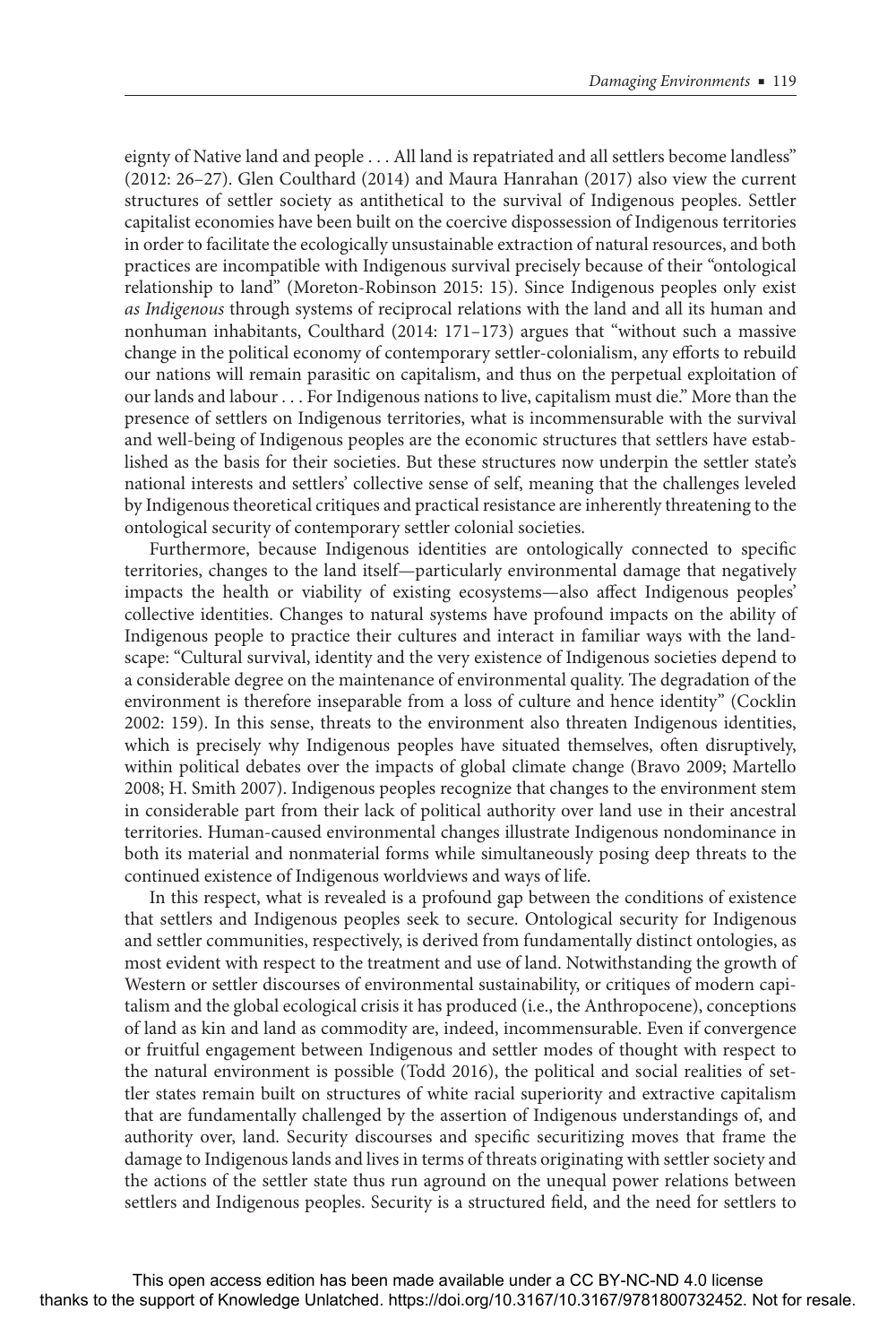defend their self-understanding as democratic and as *not* responsible for the conditions of global and local environmental harm effectively foreclose the capacity for Indigenous security claims to be accepted on their own terms.

## **Conclusion: Whose Security?**

In this article, I have theorized why security claims made by Indigenous peoples are excluded from the policies and practices of the settler colonial states in which they reside. I argue that Indigenous peoples, like other societally nondominant groups, are structurally constrained in their ability to successfully "speak" security, especially when they identify threats to their survival or well-being that originate from state institutions or the dominant society. The need to maintain the ontological security of the dominant (i.e., settler) society intervenes to impede acceptance of nondominant groups' security claims, rendering nondominant identities an inhibiting condition for successful securitization. Given that settler colonialism is, at its root, a struggle for control over land, I suggest that the securitization inhibiting nature of indigeneity is particularly acute with respect to threats of environmental damage to the land itself. That is, Indigenous identities and practices based on relationships to particular territories are threatened by processes of settlement, resource extraction, and ecological disruption that are normalized under settler colonialism, such that it is impossible for Indigenous peoples to articulate these issues as security issues without implicating the dominant settler population and settler colonial institutions as the source of their insecurity. Rather than accept such claims, and thus both undermine their own professed economic interests and legitimize Indigenous critiques of the settler colonial project, the authoritative institutions of the settler state instead foreclose the possibility of securitization success through the systematic rejection of Indigenous securitizing moves.

The purpose of this article is neither to generalize across all Indigenous peoples nor to assert the existence of monolithic or essentialist Indigenous or settler identities. Rather, it seeks to demonstrate that security discourse may be unavailable as a means of catalyzing state action or producing positive change in the lives of certain communities, even within democratic societies. Examining unsuccessful efforts to construct issues as security relevant helps to demonstrate the limits of what state institutions will countenance as security issues. Analytically, it reiterates the importance of examining the security concerns of substate groups that identify the state itself as their principal source of insecurity, especially within prosperous societies that are presumed to provide a general degree of security to their citizens as a public good. Security is an essential component of communal life, and the ability to securitize—not always to have one's claims accepted, but at least to receive a fair hearing and have the opportunity for one's claims to be accepted—denotes membership in a political community. The process of defining security "is so pivotal to the very purpose of community that at the level of self-identification it helps to construct and sustain our 'we-feeling'—our very felt sense of 'common publicness'" (Loader and Walker 2007: 164). It is the responsibility of governing authorities to provide security to their citizens, and if some groups are precluded from having their most serious concerns addressed, then they are excluded from that community in a vital way. By examining the inability of nondominant groups to successfully securitize issues of greatest importance to them, this analysis calls into question whether securitization is available as a process to advance political action on urgent challenges faced by all groups in a society.

While beyond the scope of this article to examine, this argument suggests that nondominant societal groups seeking to advance policy change on serious challenges facing them should consider carefully the utility of strategies that primarily appeal to elected policy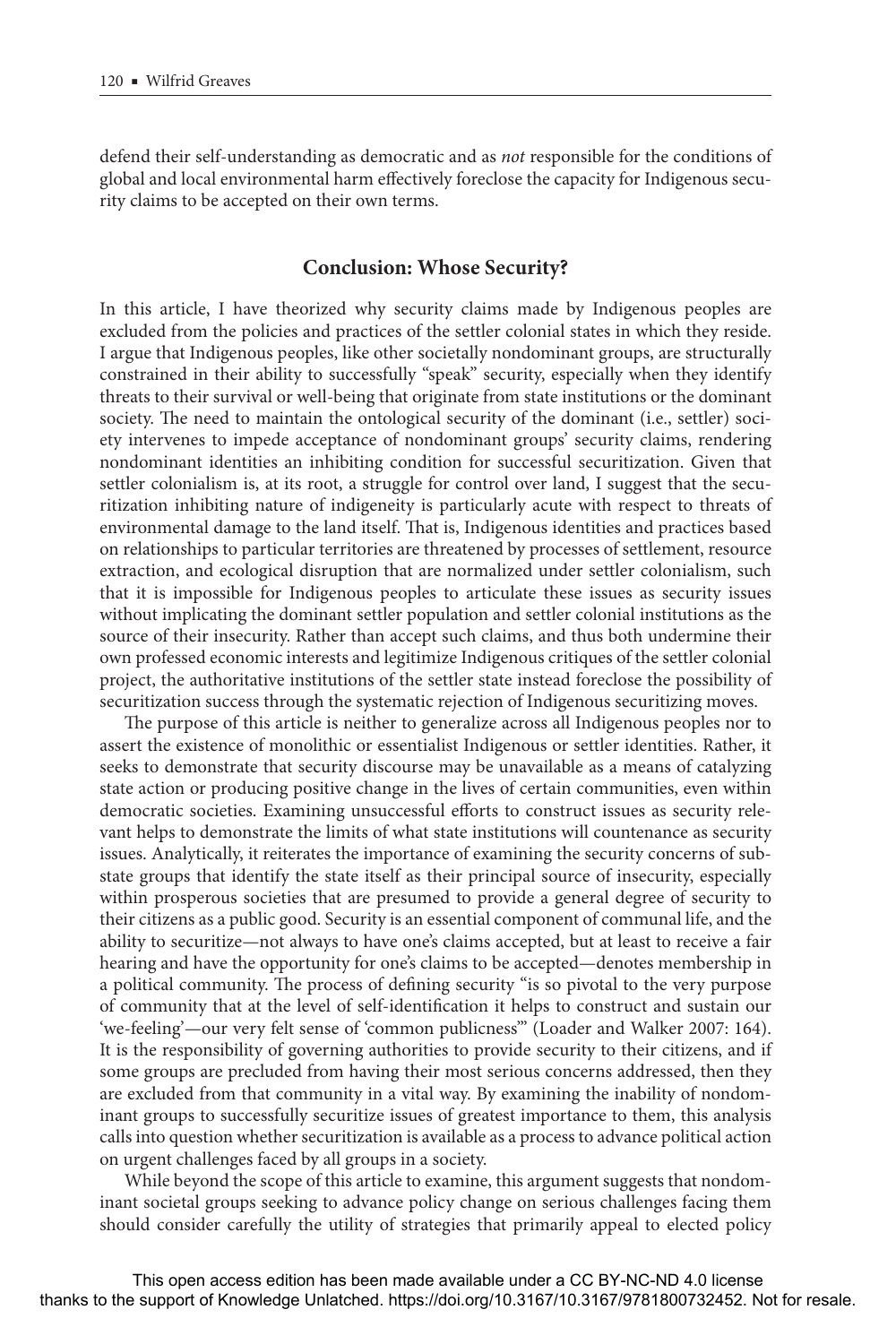makers or state institutions that are electorally accountable to the dominant societal group. Successful mobilization of security discourse may be unavailable, such that attempting to securitize even those issues relevant to their very survival will offer little prospect of political success. While this argument may be generalized to other nondominant groups, it appears particularly salient for Indigenous peoples. Indeed, if Indigenous and decolonial scholars are correct that "eliminating the native" (Wolfe 2006) is the ultimate goal of the settler state, then there is actually a specifically perverse incentive for state authorities *not*  to act on Indigenous peoples' security claims. Threats to Indigenous peoples may weaken their capacity to claim or assert self-determination in ways that challenge the assertion of settler sovereignty. Likewise, environmental threats due to natural resource extraction simultaneously undermine Indigenous peoples' connections to the land by degrading the natural environment while promoting the settler state's dual purposes of assimilating Indigenous peoples by making them reliant on the state for subsistence and providing the natural resources sought by the settler capitalist economy.

By contrast, security discourse and securitization are not the only ways for nondominant groups to frame their concerns. Other discourses, institutions, and mechanisms exist for Indigenous peoples and other nondominant groups to pursue redress or effective policy responses. Rather than "security," discourses of sustainability, resilience, morality, or justice that possess different logics and means of appealing to an audience offer alternate possibilities for catalyzing a response to environmental and other harms facing Indigenous peoples. Practically, pursuing legal action has produced significant gains for Indigenous peoples, including with specific respect to the question of Indigenous title over land and consultation and consent over land use in traditional territories. Jurisprudence—such as *New Zealand Māori Council v. Attorney-General* in Aotearoa New Zealand, and *Tsilhqot'in Nation v. British Columbia* and *Clyde River (Hamlet) v. Petroleum Geo-Services Inc.* in Canada—has been far more significant in terms of defending the interests of Indigenous peoples against state power than attempted securitization.

If Indigenous peoples choose to work with and through settler institutions, it would seem that the legal system offers more welcoming terrain than the structurally inhibited pursuit of securitization. This implication is particularly relevant given the considerable effort expended by Indigenous peoples and their institutions in articulating their priorities as security concerns in order to mobilize an adequate state response. But insofar as claims made to or through settler legal systems are subject to similar structural problems such as the presumption of settler sovereignty to determine legal disputes, the possibilities for radical emancipation or Indigenous self-determination is unlikely to be realized through the courts either. In the end, the survival and well-being of Indigenous peoples—whether framed in terms of security, rights, resilience, or some other central concept—will continue to rest primarily on Indigenous communities asserting their interests through a variety of means, including direct action and civil disobedience, rather than seeking state recognition (Coulthard 2014). Indeed, some of the most important breakthroughs for Indigenous negotiations with the state have occurred after direct action by Indigenous peoples in defense of their territory (Belanger and Lackenbauer 2015).

Overall, despite some areas of progress toward Indigenous rights and self-determination within settler societies, I argue that there remain fundamental ways in which Indigenous peoples are unable to successfully advance security claims against the state. The incommensurability of settler and Indigenous peoples' security interests as they are currently constituted, rooted in contested authority over physical territories claimed by both groups, means that claims based on non-security discourses may ultimately be more effective at generating political changes favorable to the continued survival of Indigenous peoples. Regrettably, the use of security discourse has failed to make Indigenous peoples more secure in the face of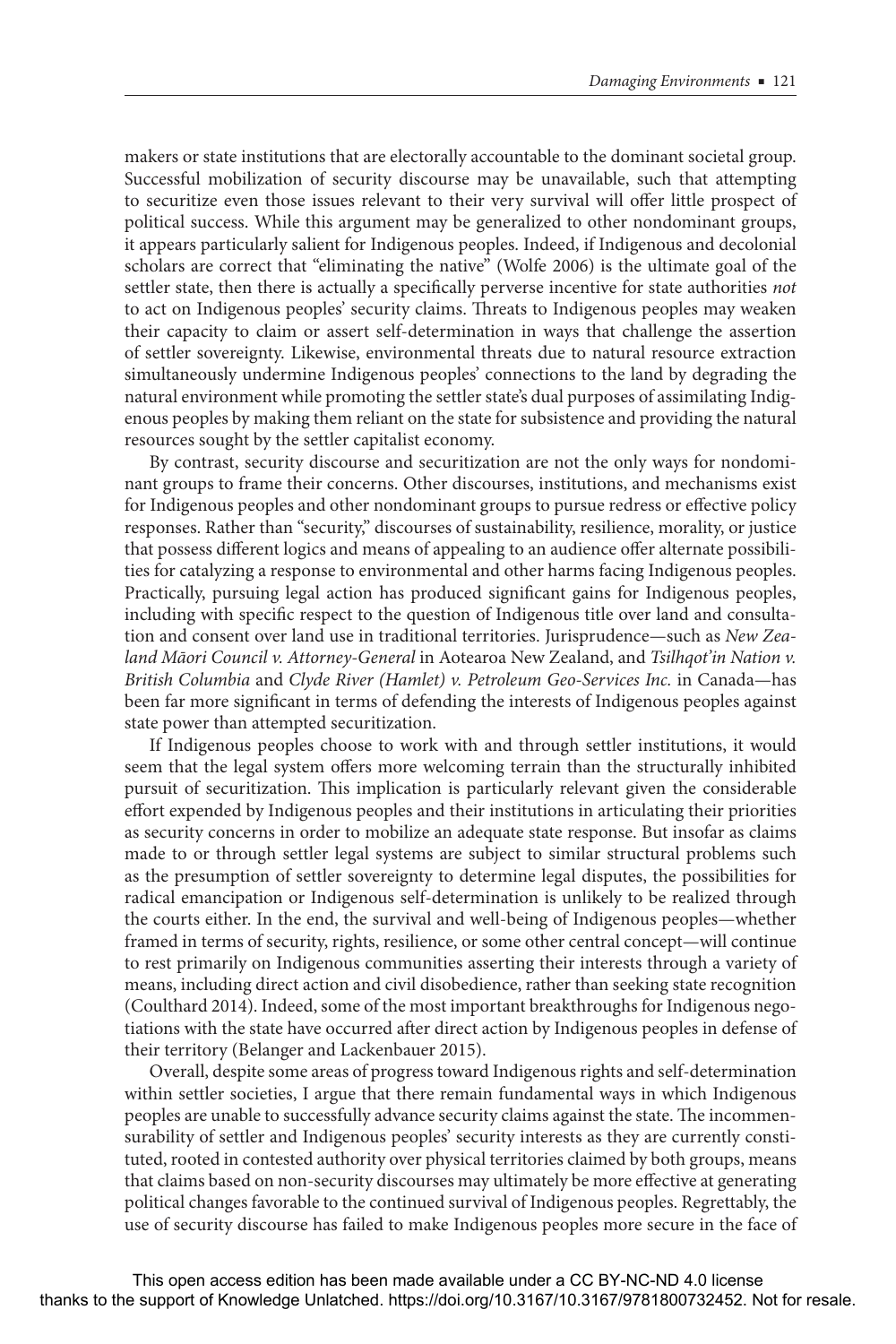settler imposition and ongoing degradation of the natural environment on which they rely. Environmental change on Indigenous territories as a result of both industrial activities and climate change will continue to worsen; the question, therefore, is how will Indigenous peoples (and others) respond and which strategies will prove most effective at securing a sustainable future. Invoking security, it appears, is not the answer.

### n **ACKNOWLEDGMENTS**

This article benefited greatly from the comments of two anonymous reviewers. It was principally written on the traditional territory of the Lkwungen-speaking peoples, and of the Songhees, Esquimalt and W–SÁNEĆ peoples whose historical relationships with the land continue to this day, where I am grateful to live and work.

n **WILFRID GREAVES** is Assistant Professor of International Relations at the University of Victoria. His research examines the intersections between security theory and environmental politics with focuses on climate change, energy extraction, Indigenous peoples, and the circumpolar Arctic. He has published more than a dozen peer-reviewed articles and book chapters, and his monograph, *Arctic In/Security: Polar Politics, Indigenous Peoples, and Environmental Change in Canada and Norway,* is forthcoming from University of Toronto Press. He holds a PhD in political science from the University of Toronto and was previously Lecturer at the Trudeau Centre for Peace, Conflict and Justice. Email: wgreaves@uvic.ca

### **NOTES**

- 1. I use the term "Indigenous peoples" as defined by the Martínez Cobo study (1986: para. 379): "Indigenous communities, peoples and nations are those which, having a historical continuity with preinvasion and precolonial societies that developed on their territories, consider themselves distinct from other sectors of the societies now prevailing on those territories, or parts of them. They form at present nondominant sectors of society and are determined to preserve, develop and transmit to future generations their ancestral territories and their ethnic identity, as the basis of their continued existence as peoples, in accordance with their own cultural patterns, social institutions and legal systems." "Indigenous" is thus a broad category incorporating a diverse, heterogeneous array of peoples around the world who share experiences of dispossession and colonial violence.
- 2. This article positions Indigenous people as nondominant based on their relative power and agency within the settler state. This argument provokes the question of whether indigeneity and subalternity are similar subject positions relative to colonial power (see Byrd and Rothberg 2011). As I understand it, subalternity positions the subject on the terrain of the powerful and within the context of colonial structures (Spivak 1988), whereas indigeneity defines itself as incommensurable with, not subordinate to, settler colonial power. But notwithstanding the specificity and nuance of Indigenous experiences vis-à-vis those of subaltern groups (for instance, Spivak focuses on Indians under British colonialism), Indigenous peoples by definition occupy structural and institutional positions that have been disempowered by the settler state (Tuhiwai Smith 1999: 25–35). As described in the remainder of this article, this relative lack of power is constitutive of indigeneity under settler colonialism.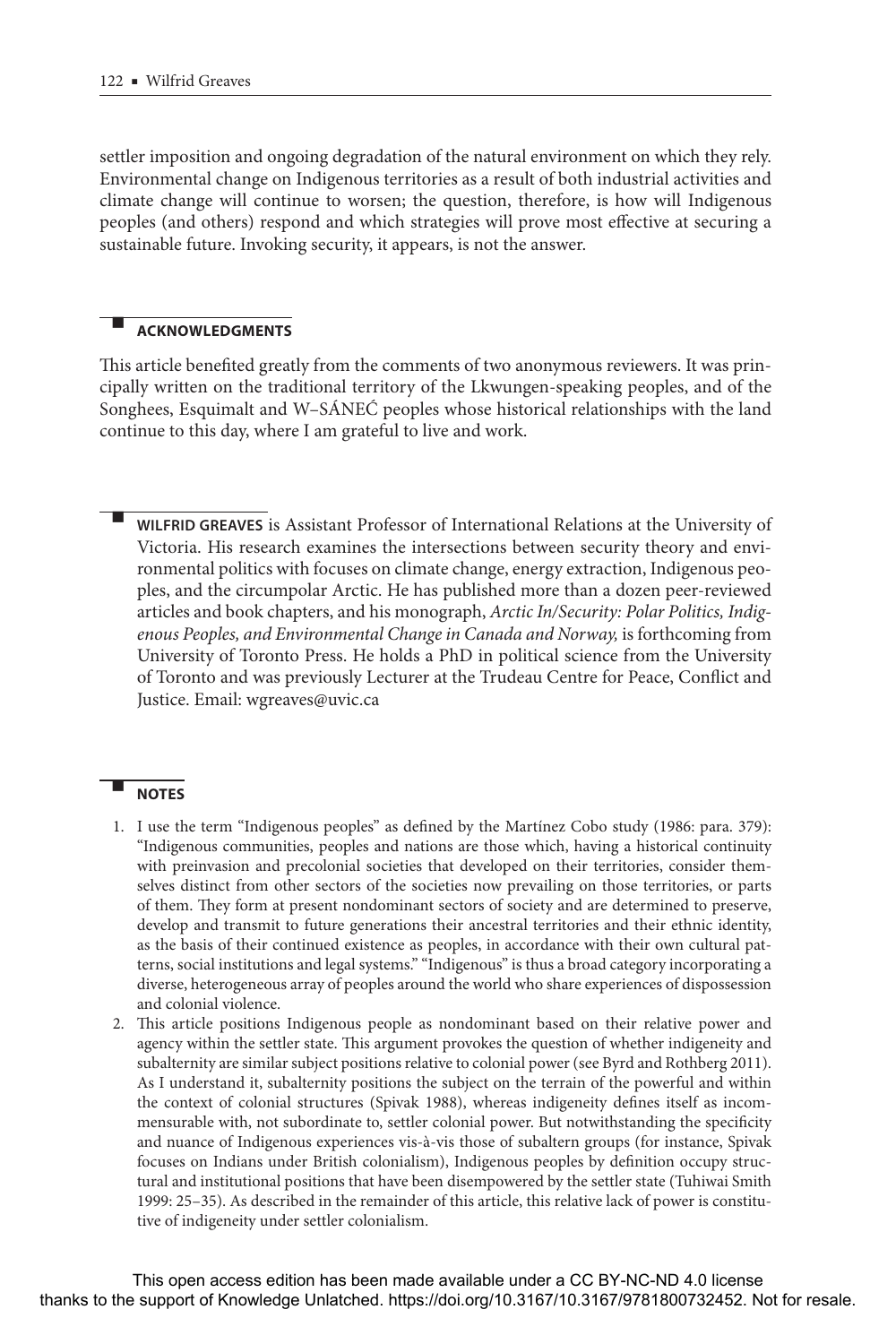# n **REFERENCES**

- Abele, Frances, and Thierry Rodon. 2007. "Inuit Diplomacy in the Global ERA: The Strengths of Multilateral Internationalism." *Canadian Foreign Policy Journal* 13 (3): 45–63. https://doi.org/ 10.1080/11926422.2007.9673442.
- Abram, Simone. 2016. "Jokkmokk: Rapacity and Resistance in Sápmi." In *Postcolonial Perspectives on the European High North: Unscrambling the Arctic,* ed. Graham Huggan and Lars Jensen, 67–92. London: Palgrave Macmillan.
- Alfred, Taiaiake and Jeff Corntassel. 2005. "Being Indigenous: Resurgences Against Contemporary Colonialism." *Government and Opposition* 40 (4): 597–614. https://doi.org/10.1111/ j.1477-7053.2005.00166.x.
- Anderson, Benedict. 2006. *Imagined Communities: Reflections on the Origin and Spread of Nationalism.* London: Verso.
- Balzacq, Thierry. 2011. "A Theory of Securitization: Origins, Core Assumptions, and Variants." In *Securitization Theory: How Security Problems Emerge and Dissolve,* ed. Thierry Balzacq, 1–30. New York: Routledge.
- Barkawi, Tarak, and Mark Laffey. 2006. "The Postcolonial Moment in Security Studies." *Review of International Studies* 32 (2): 329–352. https://doi.org/10.1017/S0260210506007054.
- Barker, Adam. 2009. "The Contemporary Reality of Canadian Imperialism: Settler Colonialism and the Hybrid Colonial State." *American Indian Quarterly* 33 (3): 325–351. https://doi.org/10.1353/ aiq.0.0054.
- Barnett, Michael, and Raymond Duvall. 2005. "Power in International Politics." *International Organization* 59 (1): 39–75. https://doi.org/10.1017/S0020818305050010.
- Bedford, David, and Thom Workman. 1997. "The Great Law of Peace: Alternative Inter-Nation(al) Practices and Iroquoian Confederacy." *Alternatives* 22 (1): 87–111. https://doi.org/10.1177/ 030437549702200104.
- Beier, J. Marshall. 2005. *International Relations in Uncommon Places: Indigeneity, Cosmology, and the Limits of International Theory.* New York: Palgrave.
- Beier, J. Marshall. 2010. "At Home on Native Land: Canada and the United Nations Declaration on the Rights of Indigenous Peoples." In *Canadian Foreign Policy in Critical Perspectives,* ed. J. Marshall Beier and Lana Wylie, 175–186. Toronto: Oxford University Press.
- Beier, J. Marshall. 2016. "Critical Interventions: Subjects, Objects, and Security." In Collins 2016: 108–121.
- Belanger, Yale D., and P. Whitney Lackenbauer, ed. 2015. *Blockades or Breakthroughs? Aboriginal Peoples Confront the Canadian State.* Kingston, ON: McGill-Queen's University Press.
- Bell, Colleen, and Kendra Schreiner. 2018. "The International Relations of Police Power in Settler Colonialism: The 'Civilizing' Mission of Canada's Mounties." *International Journal* 73 (1): 111– 128. https://doi.org/10.1177/0020702018768480
- Bigo, Didier. 2002. "Security and Immigration: Toward a Critique of the Governmentality of Unease." *Alternatives* 27 (1): 63–92. https://doi.org/10.1177/03043754020270S105.
- Bland, Douglas L. 2014. *Time Bomb: Canada and the First Nations.* Toronto: Dundurn.
- Bowles, Paul, and Henry Veltmeyer, eds. 2014. *The Answer Is Still No: Voices of Pipeline Resistance.* Halifax: Fernwood.
- Bravo, Michael T. 2009. "Voices from the Sea Ice: The Reception of Climate Impact Narratives." *Journal of Historical Geography* 35 (2): 256–278. https://doi.org/10.1016/j.jhg.2008.09.007.
- Byrd, Jodi A., and Michael Rothberg. 2011. "Between Subalternity and Indigeneity: Critical Categories for Postcolonial Studies." *Interventions* 13 (1): 1–12. https://doi.org/10.1080/1369801X .2011.545574.
- Cairns, Alan. 2001. *Citizens Plus: Aboriginal Peoples and the Canadian State.* Vancouver: University of British Columbia Press.
- Campbell, David. 1998. *Writing Security: United States Foreign Policy and the Politics of Identity.* Minneapolis: University of Minnesota Press.
- Cocklin, Chris. 2002. "Water and 'Cultural Security.'" In *Human Security and the Environment: International Comparisons,* ed. Edward A. Page and Michael Redclift, 154–176. Northampton, MA: Edward Elgar.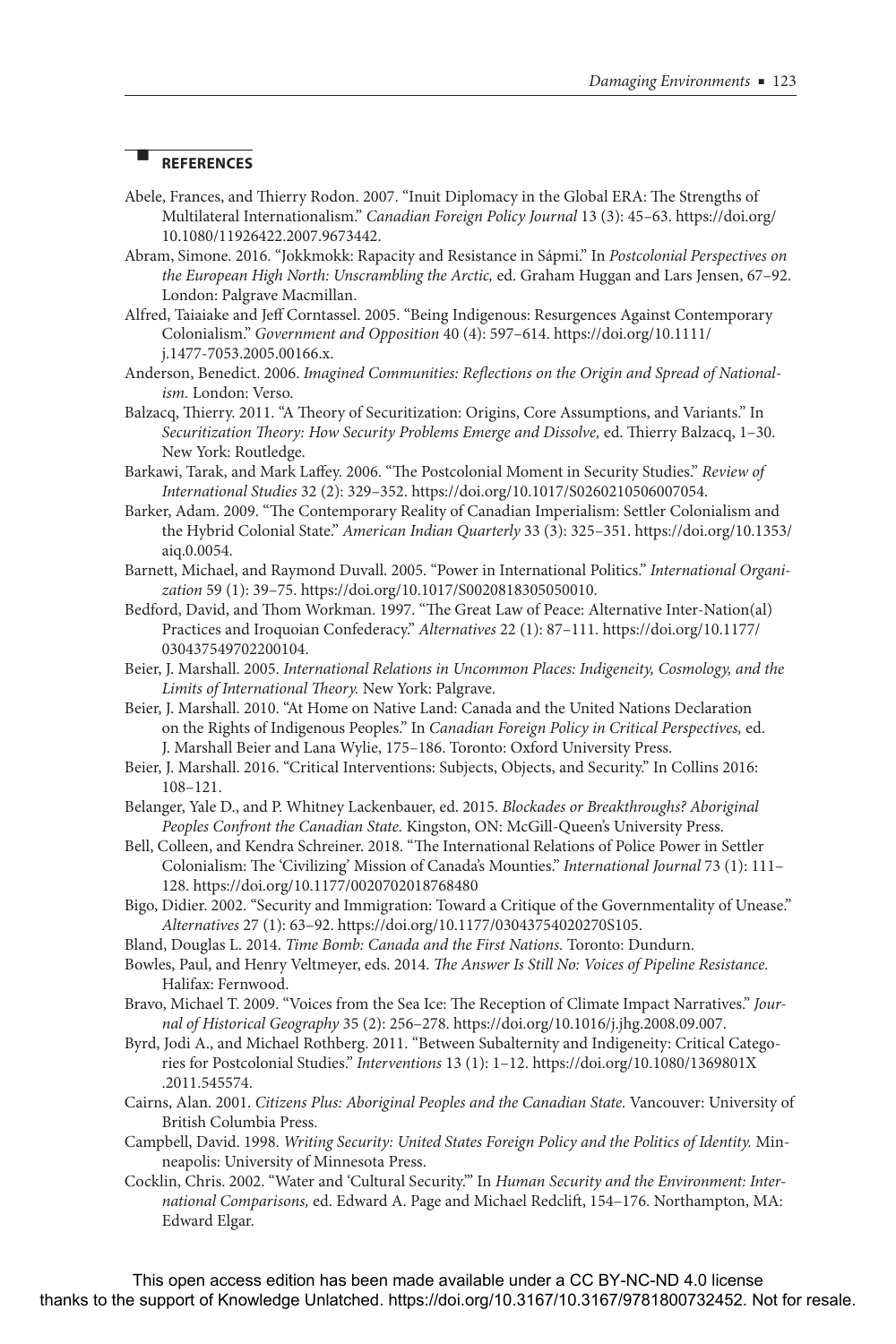Collins, Alan. 2016. *Contemporary Security Studies.* 4th ed. Oxford: Oxford University Press.

- Coulthard, Glen S. 2014. *Red Skins, White Masks: Rejecting the Colonial Politics of Recognition.* Minneapolis: University of Minnesota Press.
- Crawford, Neta C. 1994. "A Security Regime Among Democracies: Cooperation Among Iroquois Nations." *International Organization* 48 (3): 345–385. https://doi.org/10.1017/ S002081830002823X.
- Crawford, Neta C. 2017. "Native Americans and the Making of International Society." *The Globalization of International Society,* ed. Tim Dunne and Christian Reus-Smit, 102–121. Oxford: Oxford University Press.
- Crosby, Andrew, and Jeffrey Monaghan. 2012. "Settler Governmentality in Canada and the Algonquins of Barriere Lake." *Security Dialogue* 43 (5): 421–438. https://doi.org/10.1177/ 0967010612457972.
- Crosby, Andrew, and Jeffrey Monaghan. 2016. "Settler Colonialism and the Policing of Idle No More." *Social Justice* 43 (2): 37–58.
- Deiter, Connie, and Darlene Rude. 2005. *Human Security and Aboriginal Women in Canada.* Ottawa: Status of Women Canada.
- Dhillon, Jaskiran. 2015. "Indigenous Girls and the Violence of Settler Colonial Policing." *Decolonization: Indigeneity, Education and Society* 4 (2): 1–31.
- Doolittle, Amy. 2010. "The Politics of Indigeneity: Indigenous Strategies for Inclusion in Climate Change Negotiations." *Conservation and Society* 8 (4): 286–291.
- Dunbar-Ortiz, Roxanne. 2014. *An Indigenous Peoples' History of the United States.* Boston: Beacon Press.
- English, John. 2013. *Ice and Water: Politics, Peoples, and the Arctic Council.* Toronto: Penguin.
- Epp, Roger. 2000. "At the Wood's Edge: Towards a Theoretical Clearing for Indigenous Diplomacies in International Relations." In *International Relations: Still an American Social Science? Towards Diversity in International Thought,* ed. Robert M. A. Crawford and Darryl S. L. Jarvis, 299–326. Albany: State University of New York Press.
- Eriksson, Johan. 1995. "Security in the Barents Region: Interpretations and Implications of the Norwegian Barents Initiative." *Cooperation and Conflict* 30 (3): 259–286. https://doi.org/10.1007/ 978-3-642-58337-7\_19.
- Ford, James, Michelle Maillet, Vincent Pouliot, Thomas Meredith, and Alicia Cavanaugh. 2016. "Adaptation and Indigenous Peoples in the United Nations Framework Convention on Climate Change." *Climatic Change* 139 (3-4): 429–443. https://doi.org/10.1007/s10584-016-1820-0.
- Global Witness. 2014. *Deadly Environment: The Dramatic Rise in Killings of Environmental and Land Defenders.* London: Global Witness.
- Global Witness. 2018. "Environmental Activists." Accessed 19 June. https://www.globalwitness.org/ en/campaigns/environmental-activists.
- Greaves, Wilfrid. 2013. "Risky Ruptures: Integral Accidents and In/Security in Canada's Bitumen Sands." *Journal of Canadian Studies* 47 (3): 169–199.
- Greaves, Wilfrid. 2016a. "Environment, Identity, Autonomy: Inuit Perspectives on Arctic Security." In *Understanding the Many Faces of Human Security: Perspectives of Northern Indigenous Peoples,* ed. Kamrul Hossain and Anna Petrétei, 35–55. Leiden: Brill.
- Greaves, Wilfrid. 2016b. "Arctic In/Security and Indigenous Peoples: Comparing Inuit in Canada and Sámi in Norway." *Security Dialogue* 47 (6): 461–480.
- Hanrahan, Maura. 2017. "Water (In)Security in Canada: National Identity and the Exclusion of Indigenous Peoples." *British Journal of Canadian Studies* 30 (1): 69–89. https://doi.org/10.1177/ 0967010616665957.
- Harrington, Cameron, and Clifford Shearing. 2017. *Security in the Anthropocene: Reflections on Safety and Care.* New York: Columbia University Press.
- Hayes, Jarrod. 2012. "Securitization, Social Identity, and Democratic Security: Nixon, India, and the Ties That Bind." *International Organization* 66 (1): 63–93. https://doi.org/10.1017/ S0020818311000324.
- Hoogensen, Gunhild, and Kirsti Stuvøy. 2006. "Gender, Resistance, and Human Security." *Security Dialogue* 37 (2): 207–228. https://doi.org/10.1177/0967010606066436.
- Hoogensen, Gunhild, and Svein Vigeland Rottem. 2004. "Gender Identity and the Subject of Security." *Security Dialogue* 25 (2): 155–171. https://doi.org/10.1177/0967010604044974.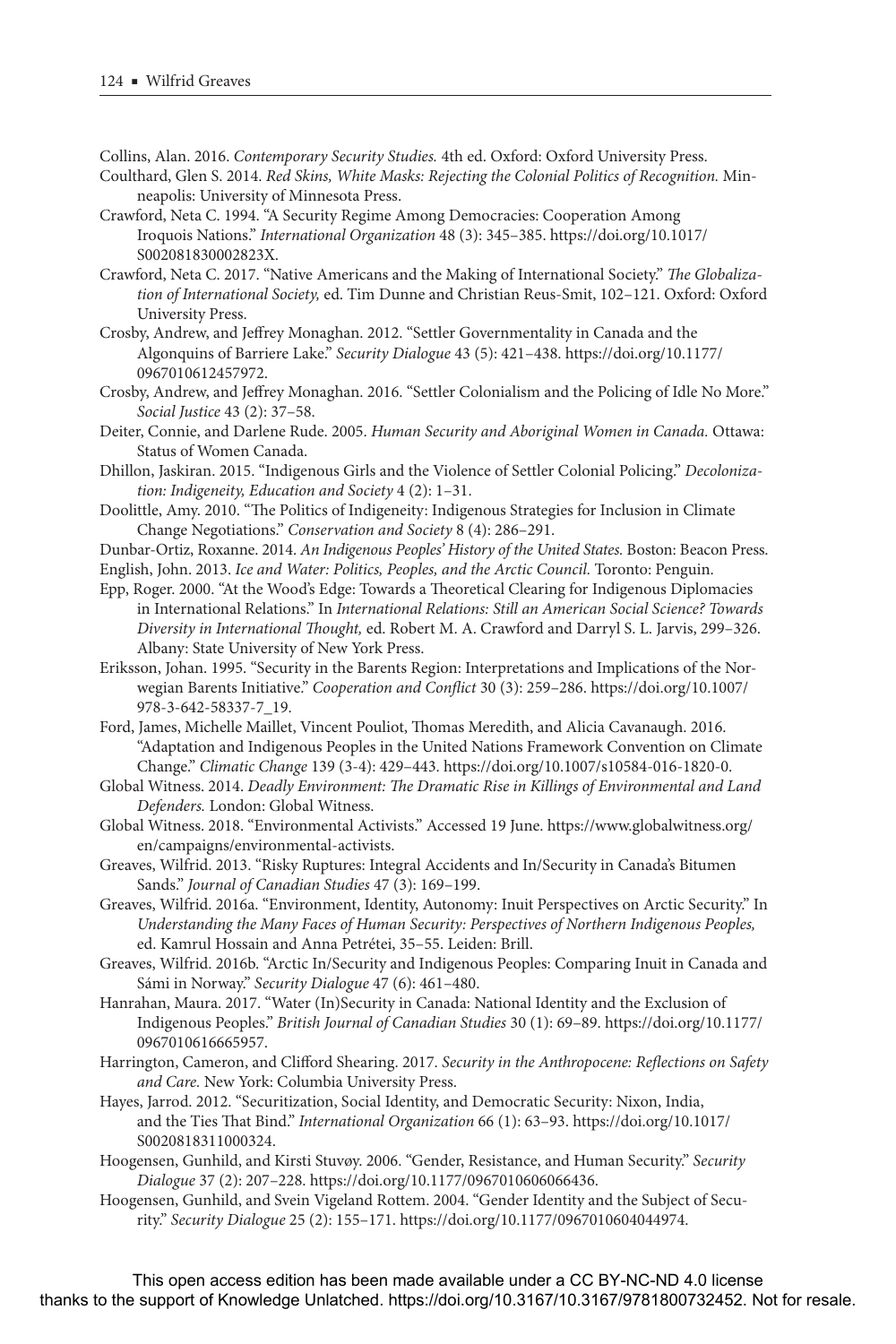- Hoogensen Gjørv, Gunhild, Dawn Bazely, Marina Goloviznina, and Andrew Tanentzap, eds. 2014. *Environmental and Human Security in the Arctic.* New York: Routledge.
- Hossain, Kamrul. 2016. "Securitizing the Arctic Indigenous Peoples: A Community Security Perspective with Special Reference to the Sámi of the European High North." *Polar Science* 10 (3): 415–424. https://doi.org/10.1016/j.polar.2016.04.010.

Howe, Miles. 2015. *Debriefing Elsipogtog: The Anatomy of a Struggle.* Halifax: Fernwood.

- Huysmans, Jef. 2000. "The European Union and the Securitization of Migration." *Journal of Common Market Studies* 38 (5): 751–777. https://doi.org/10.1111/1468-5965.00263.
- IACHR (Inter-American Commission on Human Rights). 2014. *Missing and Murdered Indigenous Women in British Columbia, Canada.* OEA/Sel.L/V/II. Doc 30/14. Washington, DC: Organization of American States. http://www.oas.org/en/iachr/reports/pdfs/indigenous-women-bc -canada-en.pdf.
- Ibrahim, Maggie. 2005. "The Securitization of Migration: A Racial Discourse." *International Migration* 43 (5): 163–187. https://doi.org/10.1111/j.1468-2435.2005.00345.x.
- Indigenous Environmental Network. n.d. www.ienearth.org.
- King, Hayden. 2017. "The Erasure of Indigenous Thought in Foreign Policy." OpenCanada.org, 31 July. https://www.opencanada.org/features/erasure-indigenous-thought-foreign-policy.
- Koivurova, Timo, and Leena Heinämaki. 2006. "The Participation of Indigenous Peoples in International Norm-Making in the Arctic." *Polar Record* 42 (221): 101–109. https://doi.org/10.1017/ S0032247406005080.
- Lackenbauer, P. Whitney, and Andrew F. Cooper. 2007. "The Achilles Heel of Canadian International Citizenship: Indigenous Diplomacies and State Responses." *Canadian Foreign Policy Journal*  13 (3): 99–119. https://doi.org/10.1080/11926422.2007.9673445.
- Laffey, Mark, and Suthaharan Nadarajah. 2016. "Postcolonialism." In Collins 2016: 122–138.
- Lawrence, Rebecca. 2014. "Internal Colonisation and Indigenous Resource Sovereignty: Wind Power Developments on Traditional Saami Lands." *Environment and Planning D: Society and Space* 32 (6): 1036–1053. https://doi.org/10.1068/d9012.
- Lawrence, Rebecca, and Matias Åhrén. 2016. "Mining as Colonisation: The Need for Restorative Justice and Restitution of Traditional Sami Lands." In *Nature, Temporality and Environmental Management: Scandinavian and Australian Perspectives on Landscapes and Peoples,* ed. Leslie Head, Katarina Saltzman, Gunhild Setten, and Marie Stenseke, 149–166. London: Taylor & Francis.
- Le Billon, Philippe, and Angela Carter. 2012. "Securing Alberta's Tar Sands: Resistance and Criminalization on a New Energy Frontier." In *Natural Resources and Social Conflict: Towards Critical Environmental Security,* ed. Matthew A. Schnurr and Larry A. Swatuk, 170–192. New York: Palgrave Macmillan.

Loader, Ian, and Neil Walker. 2007. *Civilizing Security.* Cambridge: Cambridge University Press.

- Maaka, Roger, and Augie Fleras. 2005. *The Politics of Indigeneity: Challenging the State in Canada and Aotearoa New Zealand.* Dunedin: University of Otago Press.
- Martello, Marybeth Long. 2008. "Arctic Indigenous Peoples as Representations and Representatives of Climate Change." *Social Studies of Science* 38 (3): 351–376.
- Martínez Cobo, José R. 1986. *Study of the Problem of Discrimination against Indigenous Populations.* Vol. 3. Special Rapporteur of the Sub-Commission on Prevention of Discrimination and Protection of Minorities. UN Doc. E./CN.4/Sub.2/1986/7/Add. 4. New York: United Nations.
- Mitzen, Jennifer. 2006. "Ontological Security in World Politics: State Identity and the Security Dilemma." *European Journal of International Relations* 12 (3): 341–370. https://doi.org/10.1177/ 0306312707083665.
- Moreton-Robinson, Aileen. 2015. *The White Possessive: Power, Property, and Indigenous Sovereignty.*  Minneapolis: University of Minnesota Press.
- Nickels, Scot, ed. 2013. *Nilliajut: Inuit Perspectives on Security, Patriotism, and Sovereignty.* Ottawa: Inuit Tapiriit Kanatami.
- Niezen, Ronald. 2003. *The Origins of Indigenism: Human Rights and the Politics of Identity.* Berkeley: University of California Press.
- Pasternak, Shiri, Sue Collis, and Tia Dafnos. 2013. "Criminalization at Tyendinaga: Securing Canada's Colonial Property Regime through Specific Land Claims." *Canadian Journal of Law and Society*  28 (1): 65–81. https://doi.org/10.1017/cls.2013.4.